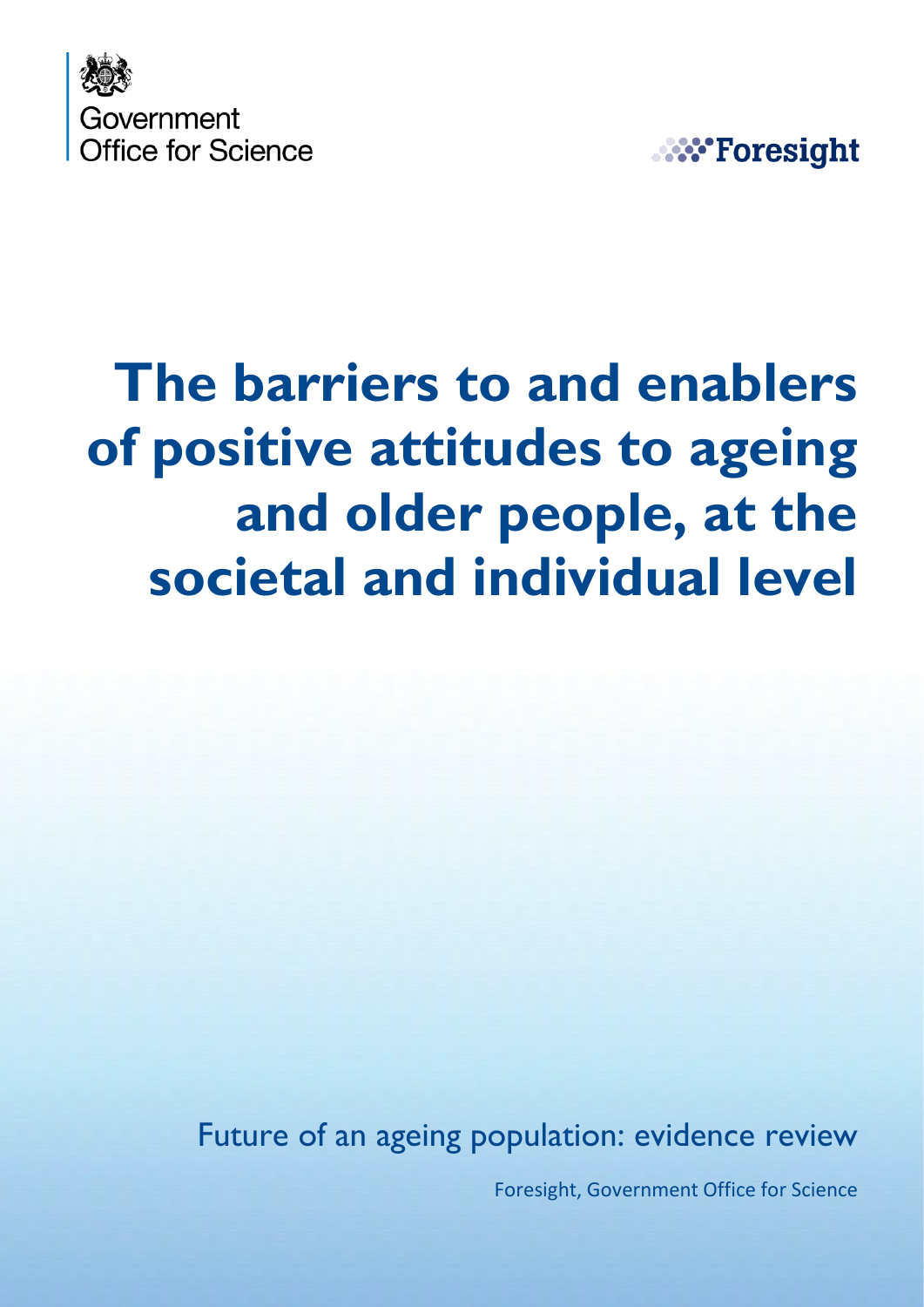## **The barriers to and enablers of positive attitudes to ageing and older people, at the societal and individual level**

**Dominic Abrams, Hannah J. Swift, Ruth A. Lamont and Lisbeth Drury**

**University of Kent**

January 2015

This review has been commissioned as part of the UK government's Foresight Future of an Ageing Population project. The views expressed do not represent policy of any government or organisation.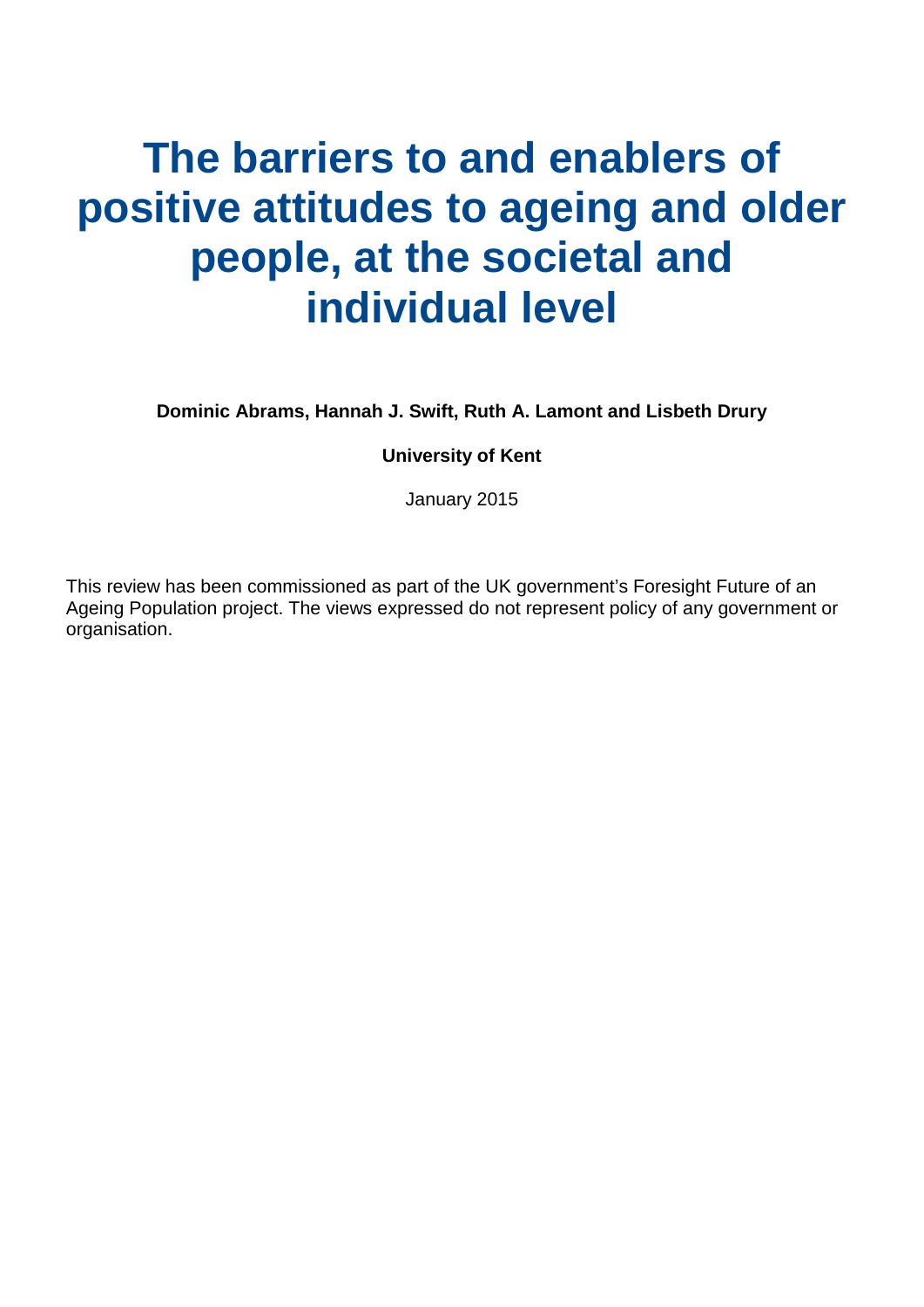## **Contents**

| 4.3 Summary of individual and macro-social associations with attitudes to age21 |  |
|---------------------------------------------------------------------------------|--|
|                                                                                 |  |
|                                                                                 |  |
|                                                                                 |  |
|                                                                                 |  |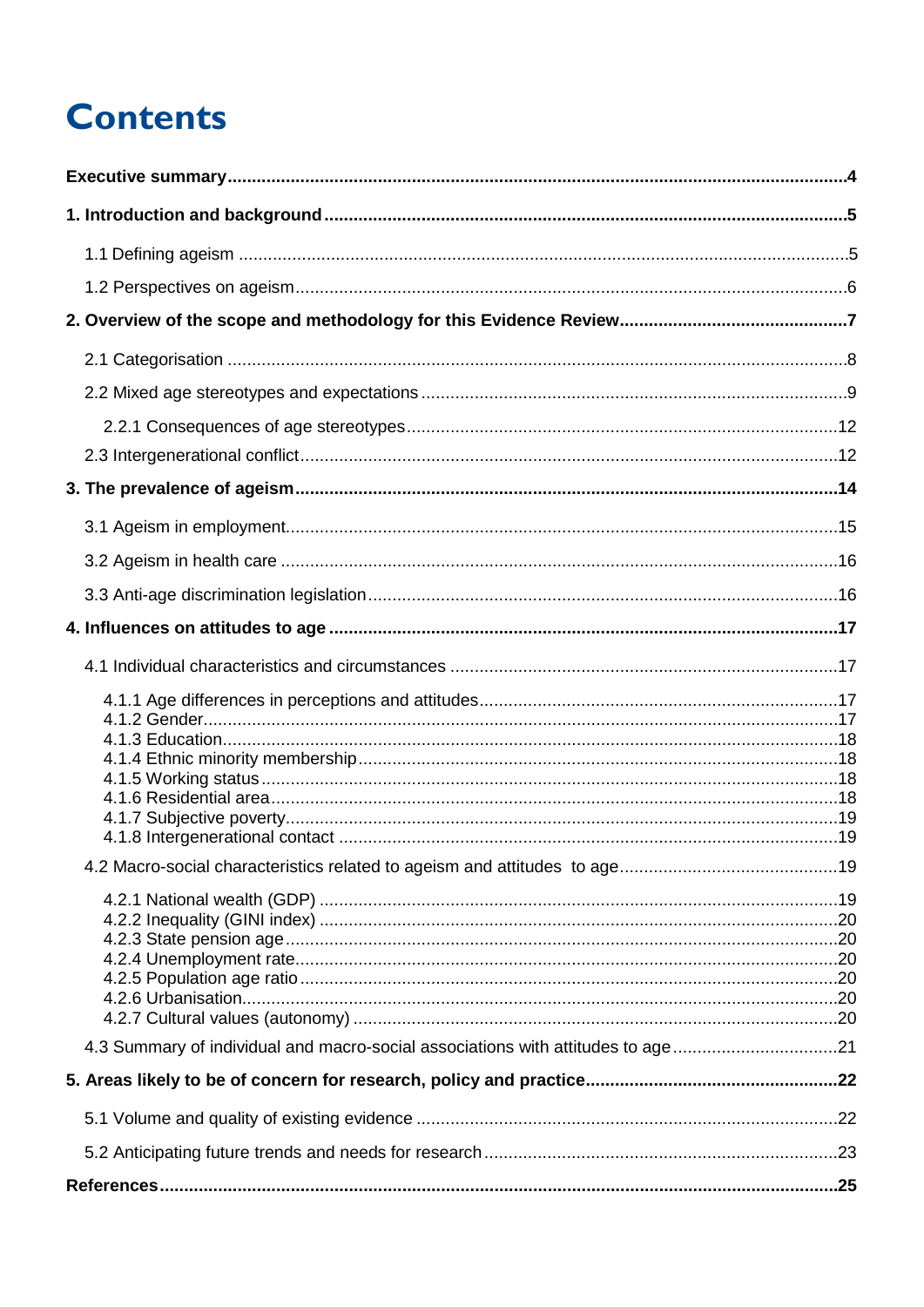## <span id="page-3-0"></span>**Executive summary**

In the light of social and economic challenges posed by rapid population ageing there is an increased need to understand ageism – how it is expressed and experienced, its consequences and the circumstances that contribute to more or less negative attitudes to age.

Ageism is the most prevalent form of discrimination in the UK (Abrams *et al*., 2011a), estimated to cost the economy £31 billion per year (Citizens Advice, 2007). It restricts employment opportunities, and reduces workplace productivity and innovation (Swift *et al*., 2013). Ageism also results in inequality and social exclusion, reducing social cohesion and well-being (Abrams and Swift, 2012; Stuckelberger *et al*., 2012; Swift *et al*., 2012). Not only is ageism a barrier to the inclusion and full participation of older people in society, but it also affects everyone by obscuring our understanding of the ageing process. Moreover, by reinforcing negative stereotypes, ageism can even shape patterns of behaviour that are potentially detrimental to people's self-interest (Lamont *et al*., 2015).

Here we review national and some international research from the last 25 years to reveal what our core attitudes to ageing are and how they result in discrimination and other damaging consequences. We outline the prevalence of perceived age-based discrimination and its consequences for individuals and society, and then explore the individual and societal factors that contribute to more positive or negative attitudes to age and their application to reducing experiences of ageism. We conclude by considering areas that are likely to be key for policy, research and practice.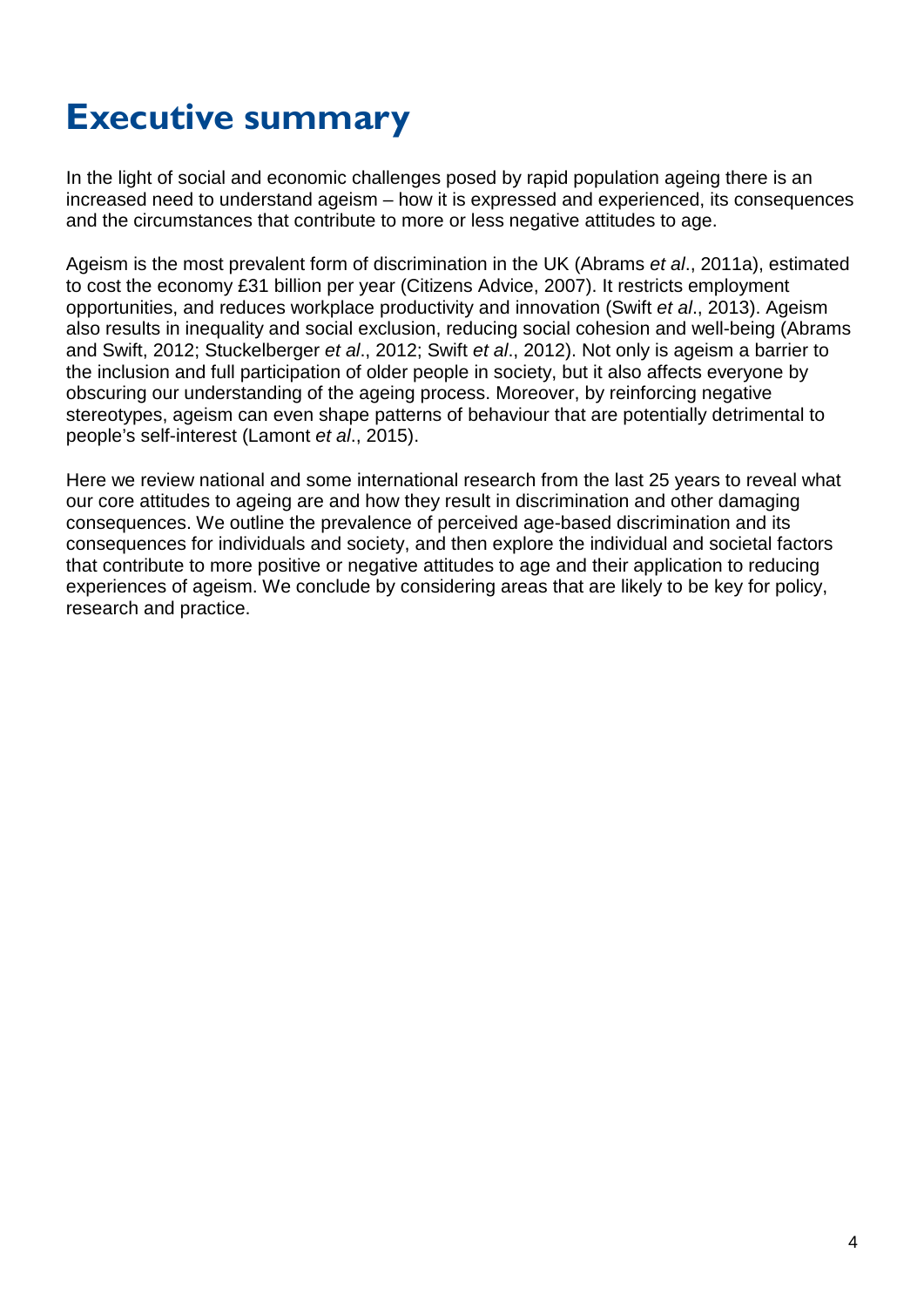## <span id="page-4-0"></span>**1. Introduction and background**

The backdrop to this Evidence Review is a 25-year period that has seen significant demographic changes, the implementation of age-equality legislation, and other policy responses to population ageing. In 2012, in the UK, women lived on average to 83 years and men to 79 years. This is four years longer for women and six years longer for men than in 1990 (World Health Organization, 2014), but an astonishing 34 years longer for both women and men than in 1901 (Hicks and Allen, 1999). Additionally, it is estimated that one in three children born today will live to 100 years (Department for Work and Pensions, 2014).

The last 25 years have also been a time of 'growing activity' and political interest in population ageing (Macnicol, 2006). In the 1990s the Government campaigned to educate employers about the benefits of having an age-diverse workforce, alongside campaigns by pressure groups such as Age Concern. However, it was not until 1999 that a voluntary code of practice was drafted that committed employers to removing age limits in job advertisements and also suggested that interview panels should include people of varying ages. Through growing pressure, a European Employment Directive on Equal Treatment (Directive 2000/78/EC) was established in 2000, which stated that "any direct or indirect discrimination based on religion or belief, disability, age or sexual orientation as regards the areas covered by this Directive should be prohibited throughout the Community" (EUR-Lex, 2000: 2). In 2006 the UK officially endorsed the European Directive by introducing the Employment Equality (Age) Regulations 2006, which formally prohibited employers from discriminating based on age. The Equality Act 2010 then consolidated laws on discrimination in employment, education and training for people with 'protected characteristics', e.g. disabilities, religious beliefs, race. In 2011 the 'default retirement age' was abolished, which previously had given employers the right to terminate employment on the basis that an employee was over the age of 65.

A key policy change in this 25-year period was to pensions. The state pension age (SPA) was 65 years for men and 60 for women. In 2010 it started to increase from 60 to 65 for women, and will be equal to that for men by November 2018, after which the SPA for all is projected to increase to 66 by 2020. The Government has recently proposed further increases from 2020 to 2028, suggesting potential increases beyond the age of 67 years. These and other social policy and demographic changes provide an important backdrop to changing attitudes to age.

### <span id="page-4-1"></span>**1.1 Defining ageism**

Robert N. Butler introduced the term 'ageism' to describe unjustifiable prejudice and discrimination towards older people (Butler, 1969). It is a collective term used interchangeably to describe (a) how we *feel* about different age groups (prejudice), (b) what we *think* about different age groups, i.e. the stereotypes and beliefs held about them, and (c) how we *behave* towards different age groups, i.e. discrimination, which is the behavioural manifestation of a negative attitude or judgement (Nelson, 2002; Palmore *et al*., 2005; Ray *et al*., 2006; Pascoe and Smart-Richman, 2009).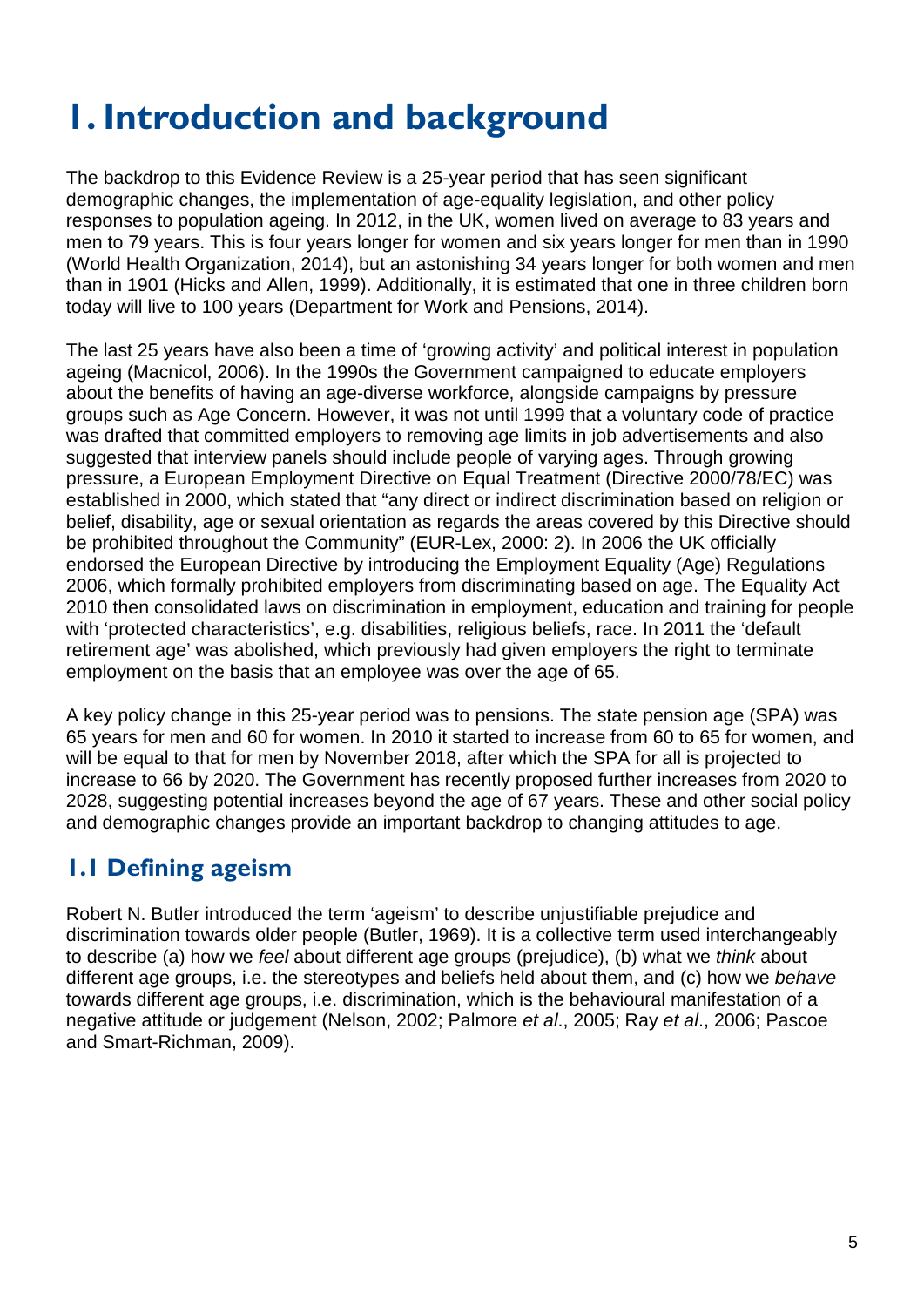## <span id="page-5-0"></span>**1.2 Perspectives on ageism**

Prejudices against older people, just like other prejudices, are constructed at micro, meso and macro levels. At the micro or individual level, ageism is considered a product of social psychological processes that inform how we perceive the social world around us. At the meso level, ageism can manifest via organisations and institutions that operate within society. Here, researchers are interested in how organisations and institutions create or manifest age differentials through their practices. At the macro or societal level, ageism is investigated in relation to the social context and seeks to understand experiences of older people and how attitudes are shaped by major structural factors, such as class, gender and ethnicity. At this level of analysis, research has focused on the societal response to demographic changes. For instance, the completion of formal education for most people is now between 18 and 25 years, which is much later than 10 or 20 years ago. In 2010, 46% of 25 to 34 year olds had completed tertiary education compared to 30% of 55 to 64 year olds (OECD, 2012). This delays entry into the labour market, and changes norms and options for establishing independence from parents and starting a new family. Such changes also may affect perceptions of when youth ends, or old age starts.

In reality the distinction between these levels is much less clear-cut than described here, and all three levels work together, such that an individual's attitudes are likely to be informed by both psychological and sociological processes at all levels. In addition, some researchers do not differentiate between the meso and micro levels and thus only consider two levels of investigation. The challenge for gerontology is how to integrate insights from these different levels of analysis, as well as different theories and methods of research, to understand ageism.

In the following review we have identified three recurring themes that appear in the psychological and sociological literatures on attitudes to age. These are (i) categorisation, (ii) stereotypes and expectations, and (iii) intergenerational conflict. We explore each in turn, drawing parallels between the disciplines and providing a review of available survey evidence that captures and measures attitudes to age and older people. We then explore a multilevel approach to attitudes to age, providing a review of research from the European Social Survey (ESS) 2008 data, which was among the first to attempt to investigate how both differences between individuals and structural differences between countries are related to attitudes to age. We then discuss broader issues relating to research on attitudes to age and implications for policy and practice.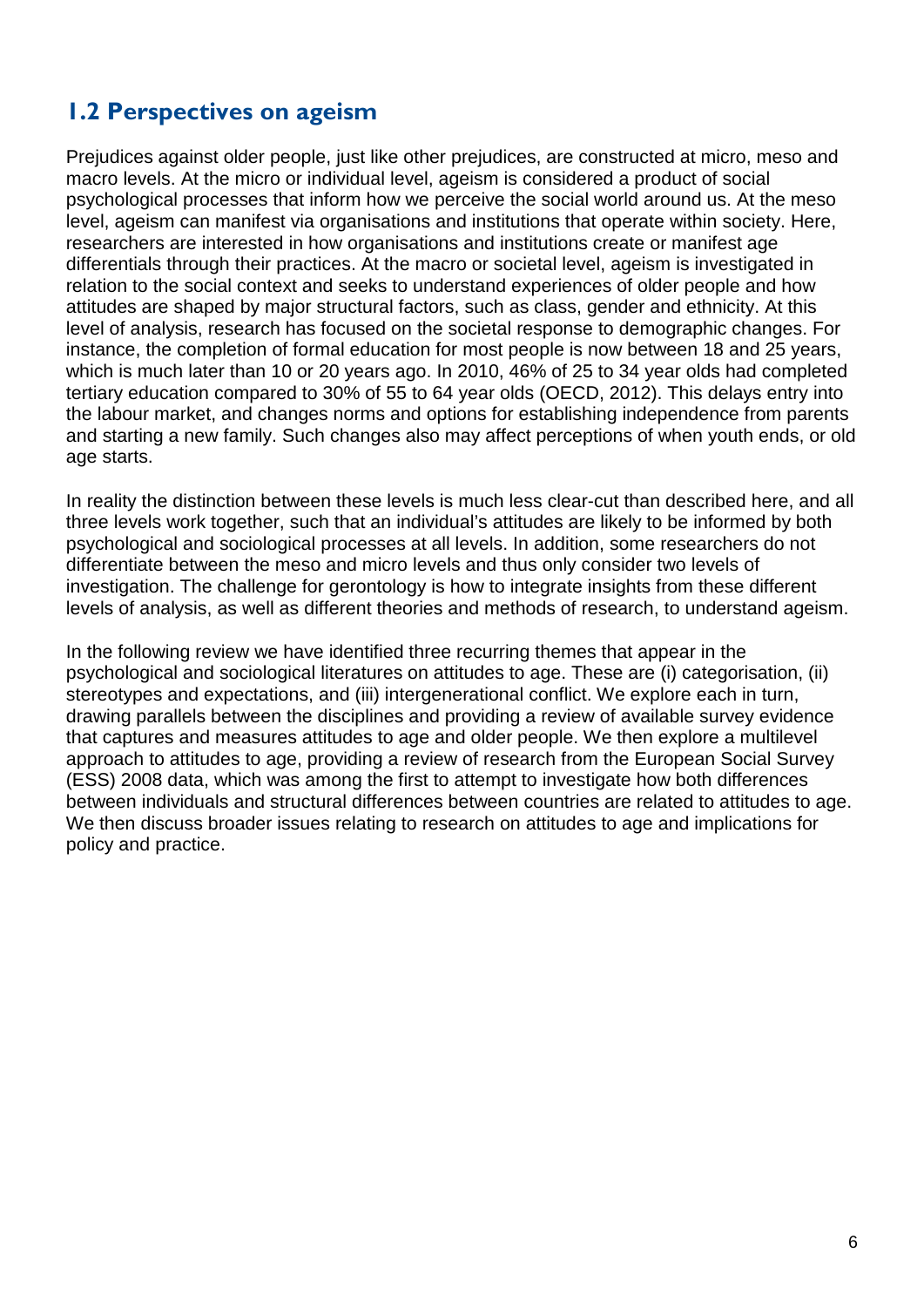## <span id="page-6-0"></span>**2. Overview of the scope and methodology for this Evidence Review**

For the purposes of this review we conducted a detailed search of articles from 1979 to the present, using Google Scholar. Key terms searched for in the title of articles included 'attitudes/perceptions/views to age/ageing/older/elderly', 'age stereotypes' (and variations of this) and 'ageism'. Overall, 1552 Google Scholar results were produced, yielding 738 relevant research articles. We then focused primarily on articles and studies of specific relevance within the UK (160 of the articles originated in the UK, or internationally including the UK). We further reviewed the relevance of over 14 national/international surveys and contacted key research funders and individuals for their support in identifying relevant research,  $\frac{1}{1}$  $\frac{1}{1}$  $\frac{1}{1}$  resulting in a further 30 relevant UK articles.

There was a notable increase in volume of research on ageism compared with similar areas. The term 'ageism' in the title of Google Scholar literature produced just 154 hits for the period 1980–89, 350 for the period 1990–99, and 711 results for the period 2000–09. Since 2010 there were a further 389 hits. Thus the volume of publications produced increased by 103% from the 1990s to the 2000s, and by a further 10% from the 2000 level by 2014 (or 20% pro rata to 2019).

By comparison, during the same periods, hits for the term 'sexism' were numerically much higher but showed a slower rate of increase (9%, 35% pro rata) and those for 'racism' even showed some decline ([2](#page-6-2)6%, minus 17% pro rata).<sup>2</sup> This shows that interest in ageism research has gathered pace relative to more established areas of prejudice research over the past 25 years, although it still lags behind in absolute volume.

We also observed changes in the focus of research across this period. National research from as early as the 1980s focused on relations between 'young' and 'old' (British Social Attitudes Survey, 1983; International Social Survey, 1989), focusing particularly on attitudes to age within the work context. National/international surveys from the 1980s revealed that negative attitudes towards older workers were perceived as affecting their opportunities both in recruitment and then within the workplace (Social Change and Economic Life Initiative Survey, 1986). National research from the 1990s explored attitudes to age more broadly, demonstrating increasing pessimism in the general population's expectations of retirement, and Government support in later life (Walker, 1999). However, contrasting findings from the 1992 Eurobarometer survey suggested that older adults' reflections on their experiences of later life were largely positive (Walker, 1999). This finding has been repeated in more recent research (Demakakos *et al*., 2006).

 $\overline{a}$ 

<span id="page-6-1"></span><sup>1</sup> Because some important UK work may exist in forms such as government or research council reports, chapters and working papers, we investigated archives or other repositories that might contain useful evidence. Therefore, the second strategy was to contact key UK organisations and researchers (e.g. via DWP, ESRC, Joseph Rowntree Foundation, Age UK) who have historically been involved in this area of study.

<span id="page-6-2"></span> $2$  Sexism showed 934 hits from 1980 to 1989, 957 hits from 1990 to 1999, and 1,040 from 2000 to 2009, and 702 hits from 2010 to 2014, showing percentage changes of 9% (from 1990s to 2000s), and 35% (pro rata from 2000 to 2014). Racism showed 2,470 hits from 1980 to 1989, 6,610 from 1990 to 1999, 8,300 from 2000 to 2009, and 3,460 from 2010 to 2014, with percentage changes of 26% (from 1990s to 2000s) and –17% (pro rata from 2000 to 2014).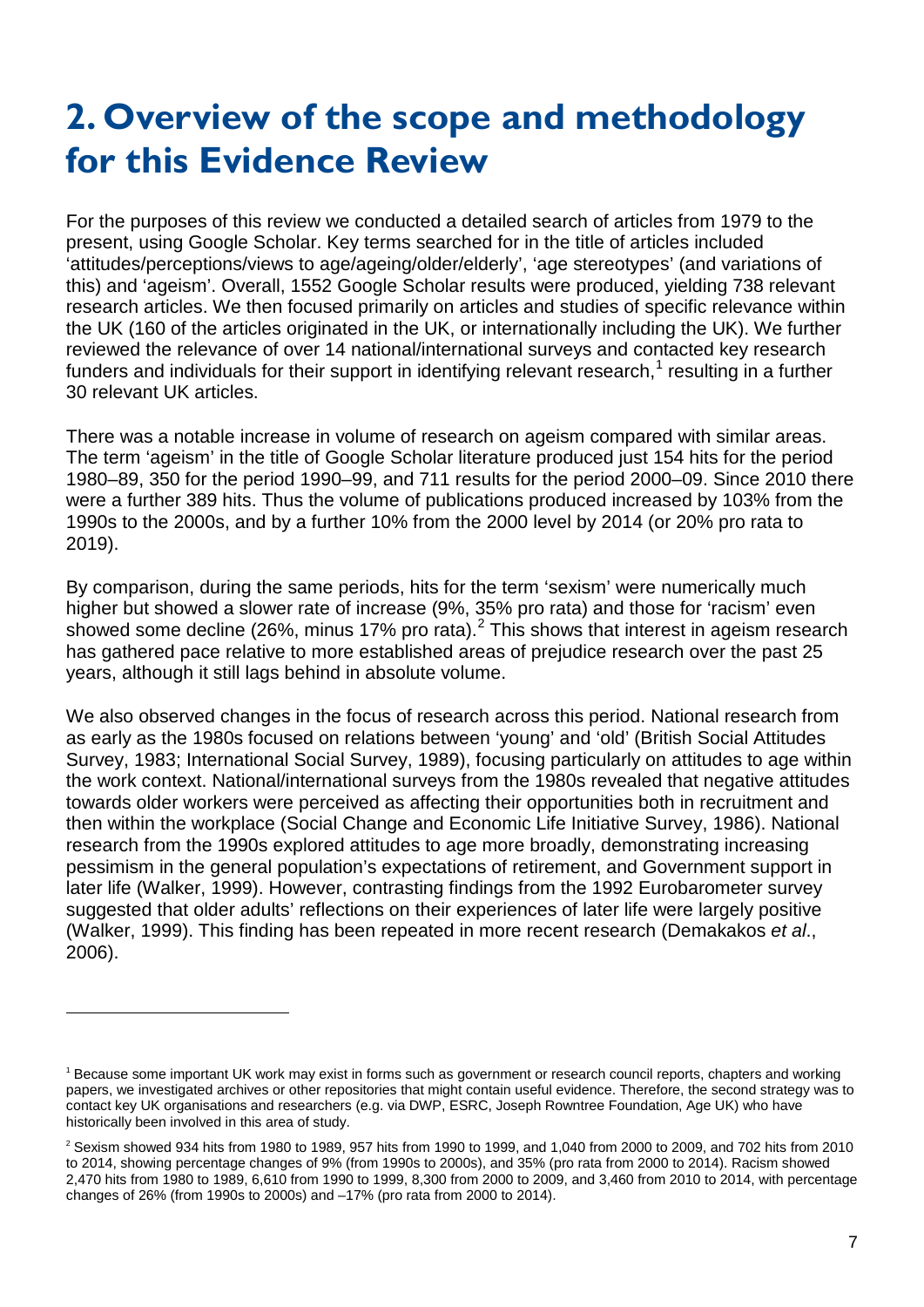The 1990s and 2000s introduced more extensive research into attitudes to age and age discrimination in health/social care settings (e.g. Deary *et al*., 1993; Centre for Policy on Ageing, 2009a,b) as well as continued examination of ageism in the workplace, particularly in relation to changes in the Employment Equality (Age) Regulations 2006 (Taylor and Walker, 1998; Metcalf and Meadows, 2010). Research in this period also considered media portrayals of older adults and population ageing (e.g. Martin *et al*., 2009; White *et al*., 2012), the gendered nature of attitudes to age (e.g. Grant et al., 2006; Walker et al., 2007) and the implications of attitudes to age for the behaviours, health and well-being of older adults themselves (Levy et al., 2009; Meisner, 2012; Lamont et al., 2015).

An increase in the number of national surveys covering age-related issues after 2000 provided deeper exploration of attitudes to age (Demakakos *et al*., 2006), including examinations of how older adults are stereotyped, people's personal definitions of 'age' (Age Concern, 2005) and lifecourse predictors of attitudes to ageing (Shenkin *et al*., 2014). A relatively comprehensive examination of attitudes to age was developed for the ESS (Abrams *et al*., 2011a), which provides much of the key evidence for this review. Drawing upon this research in more depth, we now discuss themes of categorisation, stereotypes and expectations, and intergenerational conflict.

## <span id="page-7-0"></span>**2.1 Categorisation**

Psychologically, prejudices arise from the process of categorisation. Age, gender and race/ethnicity are three 'automatic categories' that people use in everyday life (Brewer, 1988). Categorisation immediately creates the potential for generalisation, i.e. stereotyping about members of a group. These generalisations are often functional and indeed essential for navigating our lives and successfully interacting with one another (McGarty, 2001). However, assumptions and judgements based on categorisation and the subsequent application of stereotypes can often be erroneous and damaging and contribute to the high potential for categorising people's age 'inappropriately'.

Both psychological and sociological approaches to ageism recognise the high potential for categorising people's age 'inappropriately'. This potential arises because unlike other social groups (e.g. gender or race) there are many different possible boundary points that define 'old' and 'young' ages. This is because the meaning of age is socially constructed. Age is used to allocate roles and determine entry into specific activities (e.g. most countries have laws regarding age of entry into formal education, driving and voting). Thus age categorisation is an important marker and organising factor within society. Formal age-related roles are supplemented by a series of fluid informal social roles and expectations. According to social gerontologist Bernice Neugarten, societies divide the lifetime into socially relevant units, and thus transform biological or chronological time into social time. However, these 'units' will vary between generations and by societies (Neugarten, 1974). Thus the rights, rewards and responsibilities are differentially distributed not only by age, but also by national and cultural context.

Research in the UK has been the first to explore people's definitions of age. The English Longitudinal Study of Ageing (ELSA) (Demakakos *et al*., 2006) revealed that most respondents' subjective age (i.e. self-perceived age) was younger than their actual chronological age. ELSA and Age Concern's earlier surveys (Age Concern, 2005) both revealed that the estimated age at which respondents perceived people to get 'old' increased in line with the respondent's age. Age Concern's survey also established that older and young people have quite divergent views about when youth ends and when old age begins. Data from the ESS (Abrams *et al*., 20011a)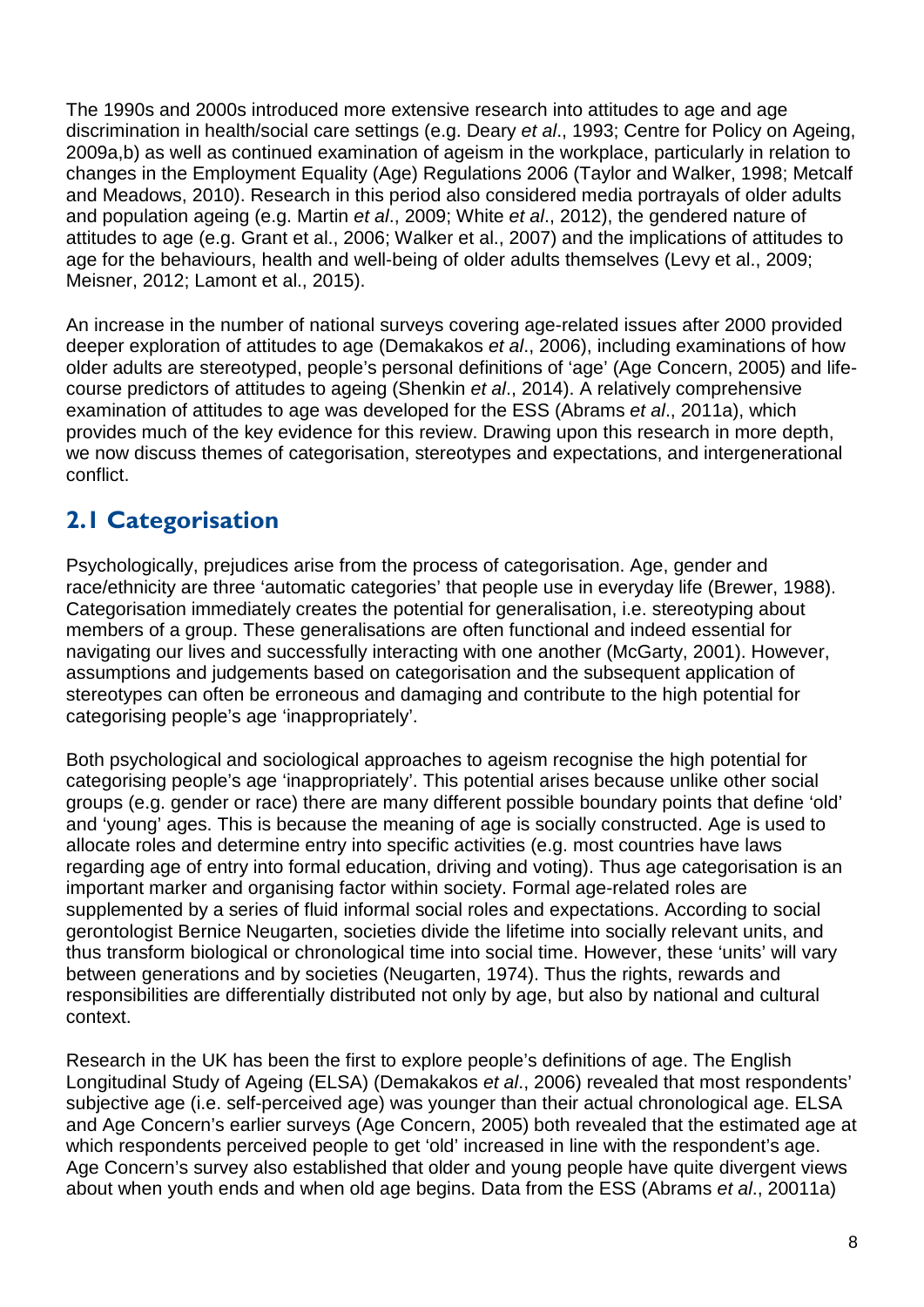not only echoes these differences but also shows there are substantial national differences in the perceived onset of old age, as shown in Figure 1. For instance, in the UK a person is likely to be regarded as old when they reach 59 years of age, but in Greece a person would typically not be considered old until they were 68.





Categorisation also has the potential to influence our attitudes to age via the development of social policies that segregate old age and separate it from earlier phases in the life course. In the UK many services for older people are often discrete or separate, in line with the argument that specialist services offer better services. Yet social policies based on age have limitations, often resulting in a distorted view of older people. For instance, there is likely to be a tendency to view people of a 'certain age' only in terms of their probable diseases or disabilities. Separating people for particular treatments also reinforces category boundaries that include or exclude them, as well as creating segregation in physical and social terms that reinforces differentiation between age groups. These boundaries may also highlight age inequalities in distribution of resources and create unintended stimuli for intergenerational conflict.

### <span id="page-8-0"></span>**2.2 Mixed age stereotypes and expectations**

Stereotypes are commonly held beliefs about the characteristics of people based on their group membership. Stereotypes tend to exaggerate and homogenise traits that are seen as characteristic of a social group. Moreover, there is a tendency for individuals to erroneously perceive members of *other* social groups as 'all the same', but perceive diversity among members of their own social groups (Haslam *et al*., 1996; Rubin and Badea, 2012).

Research shows that stereotypes held about older adults reflect both desirable and undesirable features. The most-common stereotypes relate to older adults' competence, whereby their physical and cognitive functioning is assumed to decline with age. Other commonly held perceptions are that older people lack creativity, they are unable to learn new skills, are unproductive, a burden on family and society, and they are ill, frail, dependent, asexual, lonely and socially isolated (Hummert *et al*., 1994; Swift *et al*., 2013). Undesirable characteristics are also attributed specifically to older workers, including inflexibility, poor adaptability, resistance to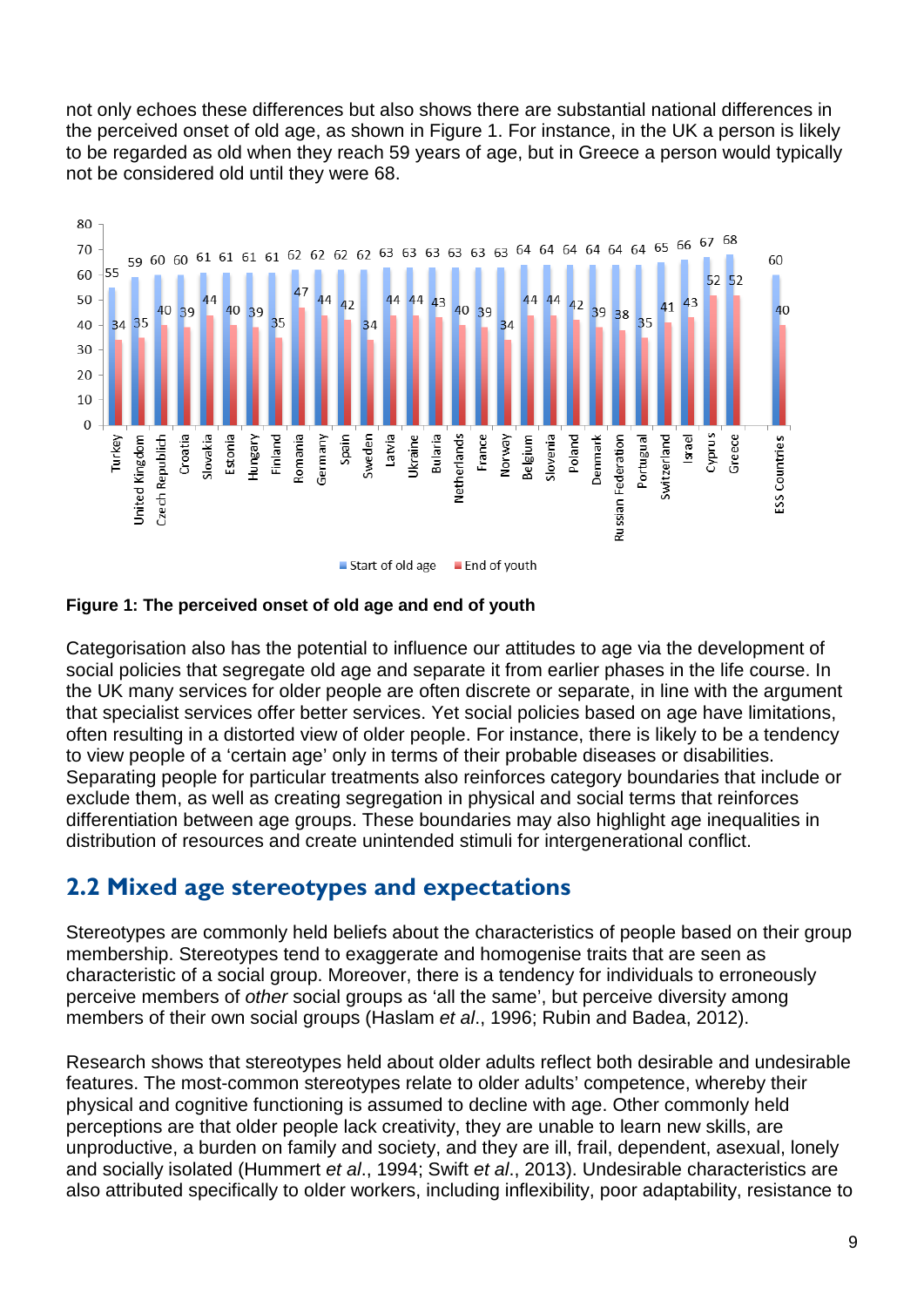change, cautiousness, low trainability and poor computing skills (Chiu *et al*., 2001; Magd, 2003; Abrams and Houston, 2006; see Taylor and Walker, 2003, for a review of UK stereotypes of older workers). However, there are also positive stereotypes that define older people as wise, generous, friendly, moral, experienced, loyal and reliable (Hummert *et al*., 1994; Swift *et al*., 2013). One approach to conceptualising these variations is to understand that these differences represent subtypes of older adults some of which are positive (e.g. the grandparent) and some are negative (e.g. the recluse) (Hummert *et al*., 1994). However, even these subtypes are likely to include both favourable and unfavourable features.

Fiske *et al*.'s (2002) Stereotype Content Model (SCM) provides an overarching framework that explains these mixed evaluations of older people and the type of prejudice that results from these evaluations. According to the SCM, all prejudices are determined and characterised by the perceived *competence* and *warmth* of the social group. Research with North American convenience samples showed that compared with younger adults, older people are judged as being less competent but also as warmer and friendlier (Cuddy and Fiske, 2002; Cuddy *et al*., 2005). This pattern has consistently been obtained in representative samples in the UK and internationally (Abrams *et al*., 2009, 2011a). For instance, the Equalities Review's nationally representative survey of 2,895 UK adults aged 16+ found that adults over 70 were stereotyped as less capable but friendlier than a number of other social groups (Abrams and Houston, 2006). This 'mixed' stereotype results in 'benevolent' or paternalistic prejudice characterised by patronising feelings of pity and sympathy (Cuddy and Fiske, 2002; Fiske *et al*., 2002).

Examining benevolent prejudice is particularly important because direct attitudinal measure might easily convey a picture that misses this root of discrimination. For example, in the ESS and other national surveys, people on average tend to state that they feel more positive towards those aged 70 and over, than towards younger people in their 20s (Abrams *et al*., 2011a). This could lead to the erroneous conclusion that there is little age prejudice against older people. However, this positivity is entirely consistent with benevolent prejudice towards older people characterised by feelings of pity and sympathy rather than admiration and esteem. Such views can result in a common tendency to 'over-help' (Hagestad and Uhlenberg, 2005), but also ignore and exclude older adults from activities that are considered beyond their competencies (Cuddy *et al*., 2005). The beneficiaries of such efforts may easily feel disrespected, helpless and patronised (Avorn and Langer, 1982). This makes ageism a subtle form of prejudice that requires multiple modes of detection, and which may be more readily sensed by the target than the source of the prejudice. $3$ 

Although both older men and women are viewed as less competent compared to younger people, older males are generally attributed with more competence than older women. Thus, older women are viewed more benevolently than older men. In a survey, 420 young adults (18 to 24 year olds) rated older men as wise, but older women as kind, trustworthy, neat and good

 $\overline{a}$ 

<span id="page-9-0"></span><sup>3</sup> The types of explicit measures used in surveys reflect deliberative, conscious and controlled judgements. Therefore they do not necessarily provide a full picture of ageism because they may miss indirect or implicit forms (such as automatic, unconscious and uncontrollable reactions). For instance, using a measure known as the Implicit Association Test, both older and younger participants tend to show more negative responses toward the concept of older adults than to the concept of younger adults. These same biases were not revealed by more direct explicit measures (Dasgupta and Greenwald, 2001). Thus, conclusions made based on responses to explicit measures alone will not necessarily provide a complete picture of the prevalence of prejudice towards older people. One limitation of the present review is that almost all of the evidence is based on explicit quantitative measurement.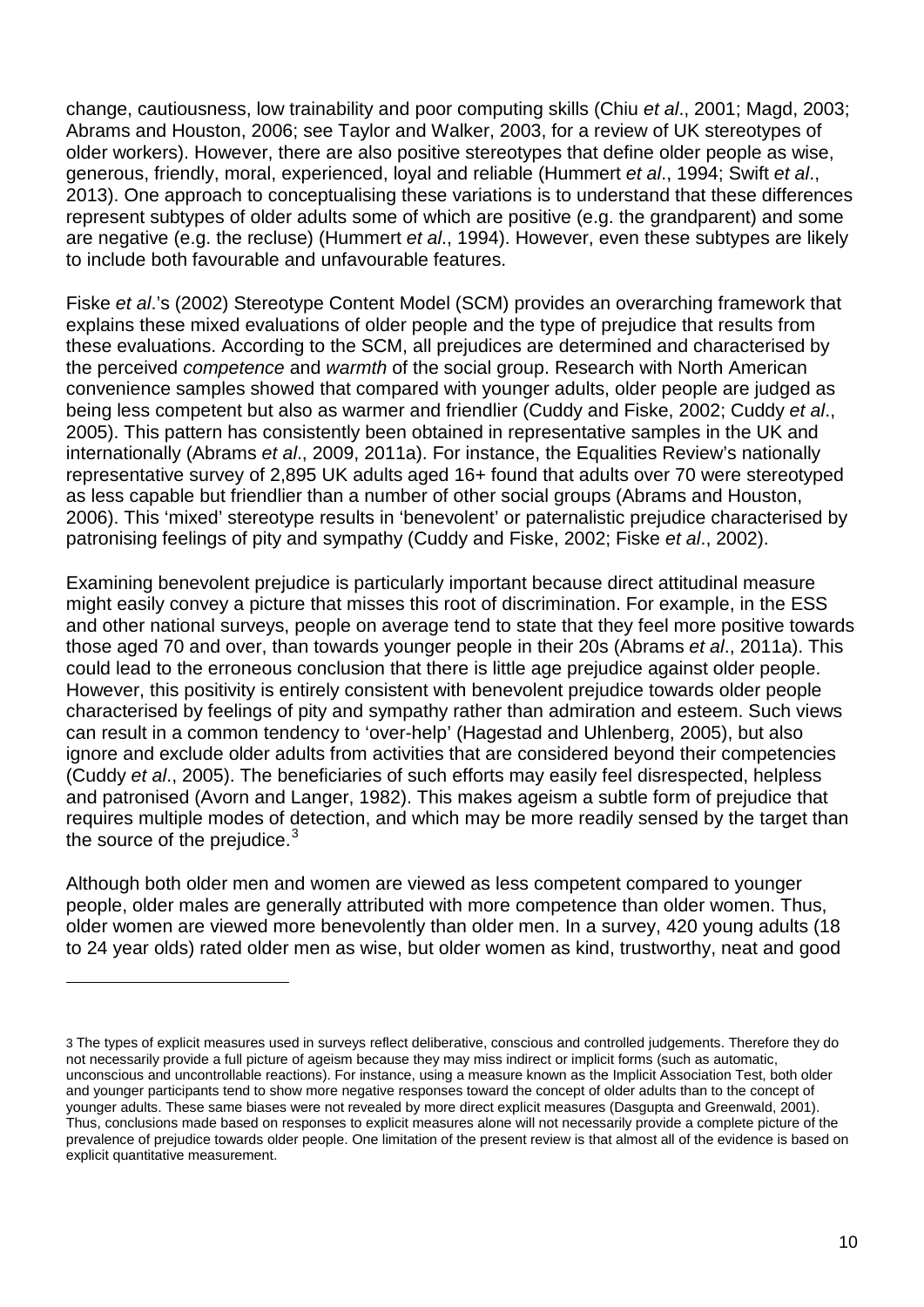(Hawkins, 1996). This is in line with gender stereotypes in which men are perceived as having higher status and being more competent than women (Fiske *et al*., 2002). Consistent with this notion that older women are disadvantaged by both ageism and sexism, or gendered ageism, qualitative sociological research highlighted older women's disadvantages in relation to pension provision, health and social care (Arber and Ginn, 1991).

At the macro level, the social problem-focused approach to ageing has contributed to the perpetuation of 'benevolent' prejudices towards older people. A focus on the problematic nature of ageing, both for individuals and societies, has influenced the approach researchers have taken and the types of evidence sought. Thane (2000) suggests this 'problem-focused' orientation to population ageing has arisen from three interrelated factors: a growing awareness of the complexity of the causes of poverty, the difficulties of older workers remaining in employment, and the concentrations of older people, especially in rural areas.

This tradition focuses on the problems that old age by implication *inevitably* bring (Victor, 2004). For instance, old age is implicitly associated with decline in physical, mental and social functioning, as opposed to a time of new opportunities and challenges. This reinforces the notion that old age is a burden for society, especially for those people who are in employment and who, therefore, will have to shoulder the economic and social burden of supporting older people. Very low fertility rates suggest that there will be insufficient numbers of young people entering the workforce to provide for older people – a prospect often referred to as the demographic time bomb (Victor, 2004). It emphasises older people as a burden society can ill afford and gives little recognition to their past contributions to society, or indeed awareness of current contributions, particularly in relation to informal care.

Expectations surrounding ageing and later life are also mixed. An important examination of attitudes towards ageing among the general population *(c.* 1,000 UK respondents aged 15+) was conducted across two of the early Eurobarometer surveys in 1992 and 1999. Questions were asked about the future of pensions and retirement in Europe, views on laws to prevent age discrimination, and positivity towards retirement (see Walker, 1999). Between these surveys UK respondents showed increasing pessimism about the situation of older adults, including a 19% increase in agreement that in the future people will get "less pension for their contributions" (49% to 68.1%), a 7% increase in agreement that "in the future people will have to retire later" (24.8% to 31.8%), a 22% decrease in agreement that "the welfare state will continue to grow and retired people will be better off" (37.5% to 15.6%), and a 7% decrease in those who "look forward to retirement" (51.5% to 44.2%) (Walker, 1999). However, these responses from the general population contrast with the largely positive reports of older adults about their actual experiences of later life. For instance, the second wave (2004) of the national ELSA found that only 1 in 12 respondents reported ageing to be a negative experience (Demakakos *et al*., 2006).

Boaz *et al*. (1999) reviewed 68 papers exploring the attitudes and aspirations of older adults. Their review revealed people's mixed expectations about later life. Concerns were expressed about workplace discrimination, declining health and provision of health and social care, but enthusiasm was expressed for the opportunities available in later life, including more time for social and leisure, joining clubs and volunteering, and also grandparenting. These expectations varied depending on whether individuals had financially prepared for retirement, their gender, health and marital status.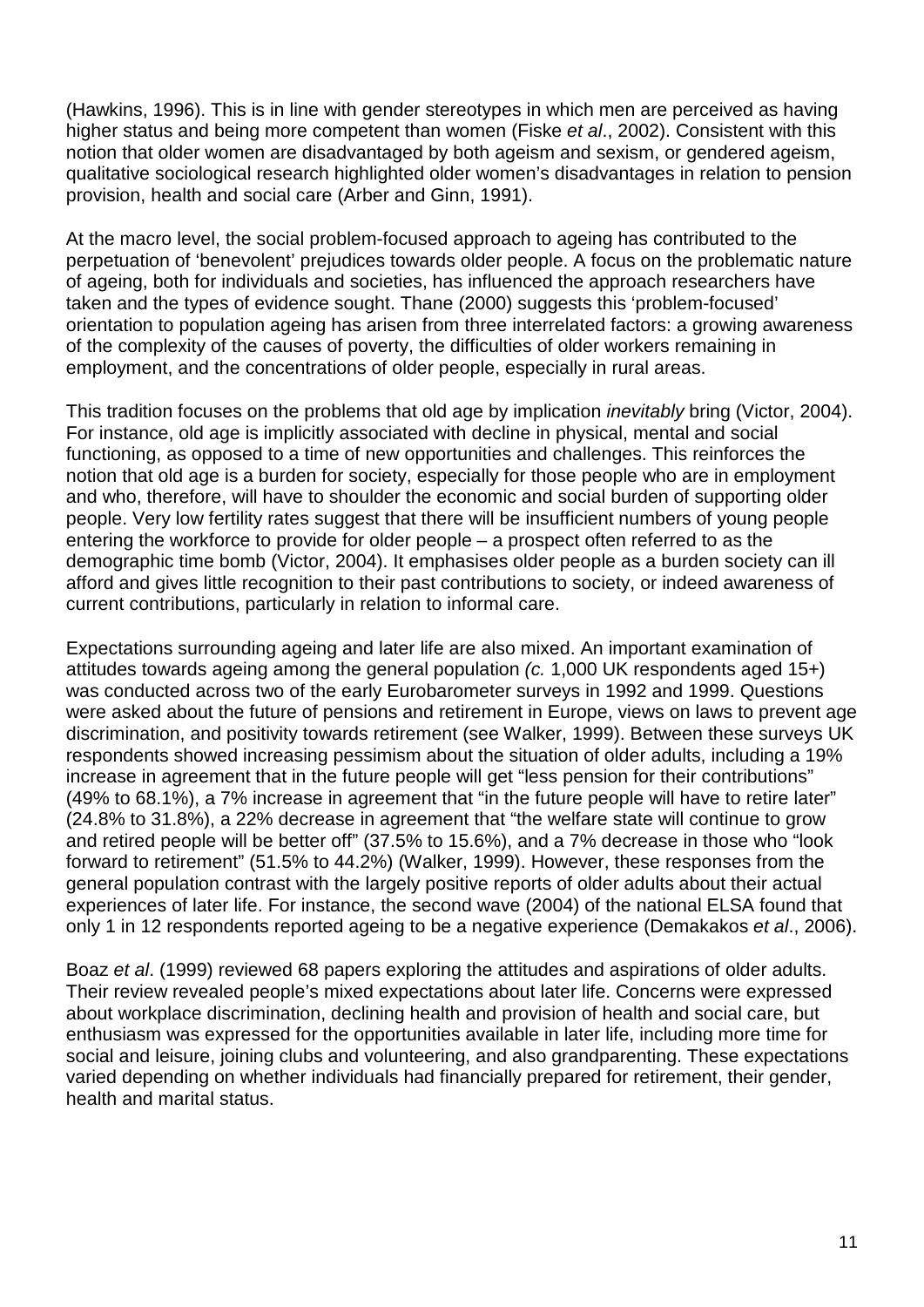#### <span id="page-11-0"></span>**2.2.1 Consequences of age stereotypes**

An important consequence of ageing is that age stereotypes that originate as being about 'others' ultimately become stereotypes that apply to the self. This so-called 'self-stereotyping' causes people to restrict their horizons because they see themselves as 'too young' or 'too old' to pursue certain activities or roles. They can also have a detrimental impact on an individual's self-image, confidence, self-esteem and abilities (Palmore, 1999). Many people also fear being judged unfairly by others because of their age. The idea that people can be threatened by negative stereotypes that apply to them is a well-researched phenomenon in social psychology known as stereotype threat (Steele and Aronson, 1995; Steele, 2010).

Stereotype threat arises when an individual faces a situation that puts them at risk of confirming a negative stereotype about their group. More than a decade of research has confirmed that older adults may be vulnerable to stereotype threat when they perform memory, cognitive or physical tasks, which can lead older people to underperform on these tasks, for example a memory test (e.g. Hess *et al.*, 2003). For instance, the mere act of telling older people (sample aged 67 and over) that they are being compared to younger people can even reduce their physical capability, reducing grip strength by as much as 50% (Swift *et al*., 2012). A recent meta-analysis of 22 published and 10 unpublished articles revealed that the effect of stereotype threat on older adults' performance is reliable and robust. It also revealed that stereotype threat effects are greater when older adults thought performance may be judged based on age stereotypes, than when telling them 'facts' about age-related decline (Lamont *et al*., 2015). These findings confirm the detrimental impact that even the subtlest cues to age stereotypes might have.

In the UK, longitudinal research has yet to explore the impacts of attitudes to age. However, longitudinal research conducted in the USA by Rebecca Levy and colleagues shows that individuals' attitudes to ageing can predict health outcomes in later life. One study involving 386 adults (aged 18 to 49) revealed that those who held negative age stereotypes were more likely to experience a cardiovascular event over the next 38 years of measurement (Levy *et al*., 2009). Additionally, more positive attitudes towards ageing have been found to predict preventative health behaviours (Levy and Myers, 2004), better functional health (Levy *et al*., 2002a) and longevity (Levy *et al*., 2002b).

### <span id="page-11-1"></span>**2.3 Intergenerational conflict**

Sometimes ageism can be expressed in directly negative or hostile forms. Hostile ageism is characterised by beliefs that older people are overstepping societal boundaries by not stepping aside and making way for young people (e.g. if they postpone retirement) or that they obtain benefits or resources that are disproportionate. Research from the USA has identified three potential sources of intergenerational conflict that are based on prescriptive stereotypes, i.e. beliefs about what older adults *should* do and how they *should* behave in society. These sources are (i) succession-based, which are derived from expectations surrounding enviable resources and societal positions; (ii) consumption-based, which centre on the depletion of currently shared resources; and (iii) identity-based, which involve the violation of symbolic prescriptions that limit older people's participation in activities usually reserved for younger people (North and Fiske, 2012, 2013). Although these sources of conflict are yet to be empirically examined in the UK, such succession and consumption beliefs are reflected in UK media when describing older people with terms such as 'bed blockers', 'job blockers', and so on (cf. Willetts, 2010).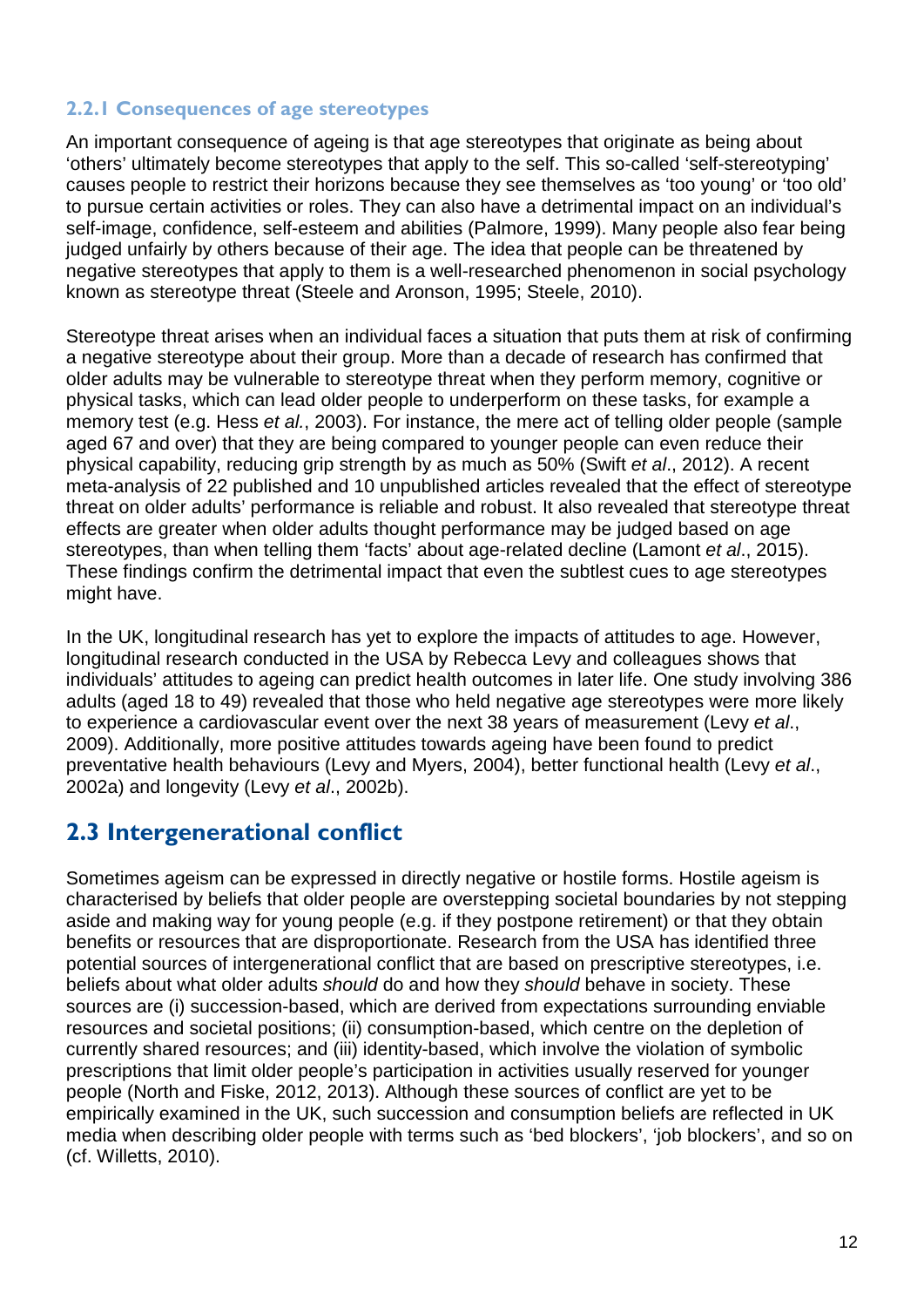Moreover, these sources of intergenerational conflict and tension are noted in many sociological theories of ageing, e.g. disengagement theory (Cumming and Henry, 1961) and modernisation theory (Cowgill and Holmes, 1972). Perhaps the most pertinent is the structured dependency and the political economy approach to studying ageing (Estes, 1979; Walker, 1980, 1981; Townsend, 1981; Myles, 1984; Pampel, 1998). These theorists are concerned with the interaction between the state, the economy and various socially defined groups. They are concerned with the way shared resources are distributed and how they are allocated, which creates potential conflict between social groups who are conceptualised as having opposing views and are in conflict over control and access to resources.

The theme of intergenerational conflict is reflected in some early national surveys. The first European Values Survey in 1981, administered to 1,200 respondents in the UK, included the questions "How much trust do you think younger people have in older people?", and "How much trust do you think older people have in the young?". This appears to be one of the earliest attempts to examine age prejudice at a national level (Abrams *et al*., 1985). We retrieved this dataset<sup>[4](#page-12-0)</sup> and examined the age differences in intergenerational trust. At that time, older people believed that they would be trusted by younger people, and they themselves trusted younger people quite highly. Strikingly, younger people believed they were not trusted by older people, even though they themselves trusted older people. Thus, if anything, it may have been younger, rather than older, people who most feared or experienced ageism.

The International Social Survey (1989) Social Inequality module examined the extent to which respondents perceived conflict between younger and older people at three time points (1987, 1992, 1999; unfortunately the item was removed from the fourth survey in 2009). The data reveal relative stability in perceived tensions between young and old over the period of 12 years (see Table 1).

|      | N.    | Age M<br>(SD)    | <b>Very strong</b><br><b>conflicts</b> | <b>Strong</b><br><b>conflicts</b> | Not very<br>strong<br><b>conflicts</b> | There are<br>no<br><b>conflicts</b> | Can't<br>choose/no<br>response |
|------|-------|------------------|----------------------------------------|-----------------------------------|----------------------------------------|-------------------------------------|--------------------------------|
| 1987 | 1,212 | 45.43<br>(16.85) | 85<br>(7.5%)                           | 352<br>$(31.1\%)$                 | 521<br>$(46.1\%)$                      | 173<br>(15.3%)                      | 81                             |
| 1992 | 1,066 | 48.48<br>(16.81) | 83<br>$(8.2\%)$                        | 307<br>(30.5%)                    | 489<br>(48.6%)                         | 128<br>(12.7%)                      | 59                             |
| 1999 | 804   | 50.18<br>(17.83) | 39<br>$(5.3\%)$                        | 219<br>(29.5%)                    | 403<br>(54.3%)                         | 81<br>$(10.9\%)$                    | 62                             |

#### **Table 1: Perceptions of intergenerational conflict across three time points in the ISS**

Note: M = mean; SD = standard deviation. Percentages are given based on the percentage of those that responded, i.e. excluding non-response. Question was "In all countries there are differences or even conflicts between different social groups. In your opinion, in [respondent's country] how much conflict is there between young people and older people?"

 $\overline{a}$ 

<span id="page-12-0"></span> $4$  We are grateful to John Hall for helping us locate the data and with some analysis of the relevant variables.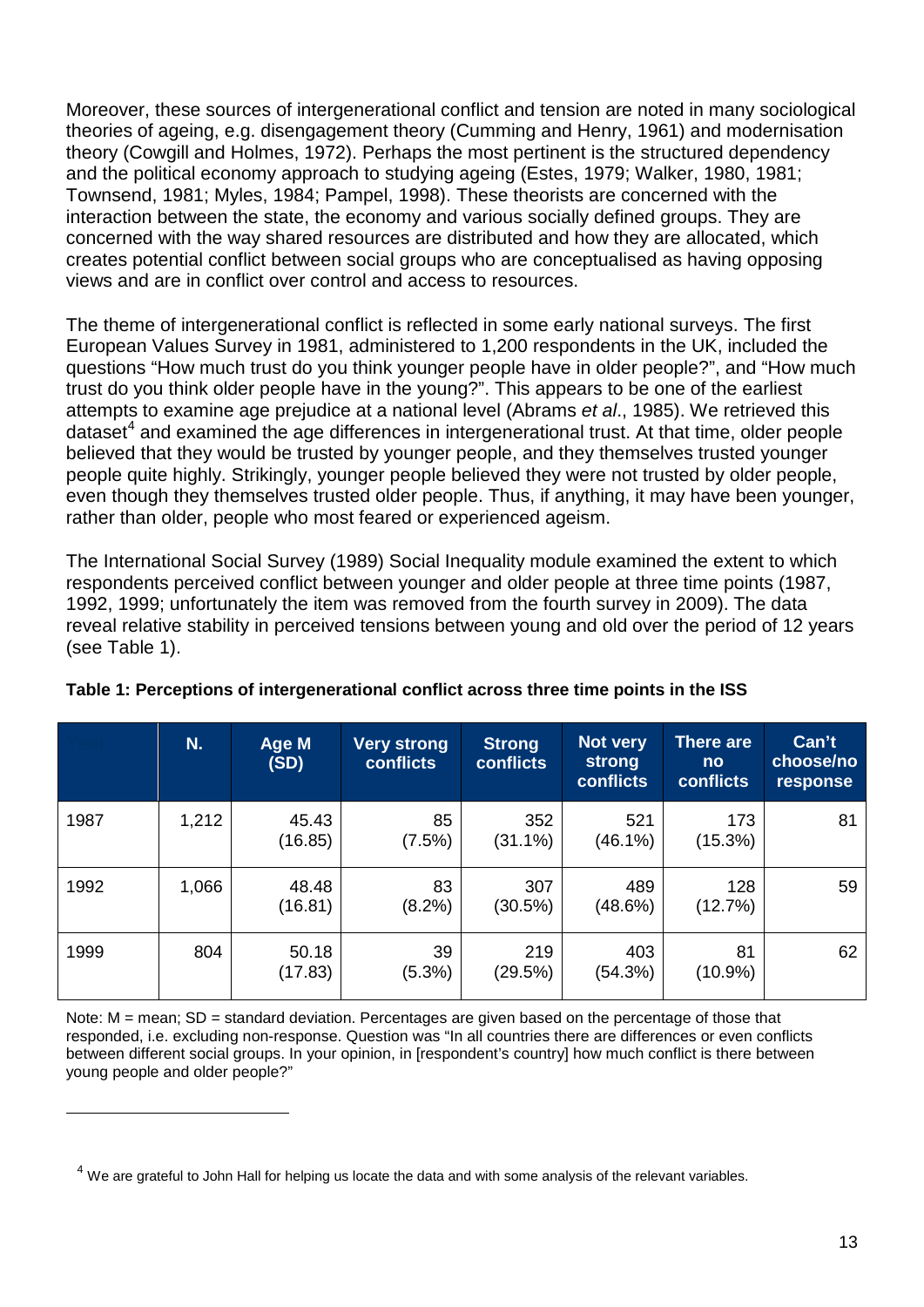## <span id="page-13-0"></span>**3. The prevalence of ageism**

National and international survey research conducted for Age UK (Age Concern, 2005; Ray *et al*., 2006), the Equality and Human Rights Commission (EHRC) (Abrams and Houston, 2006), the Department for Work and Pensions (DWP) (Abrams *et al*., 2009, 2011b; Sweiry and Willitts, 2012) and the ESS (Abrams *et al*., 2011a) has shown consistently that ageism is the most commonly experienced form of prejudice and discrimination in the UK. This was also true for 27 countries in the European region that participated in the ESS. The ESS, which provides the most recent comprehensive data from over 54,000 people, shows that 35% of respondents had experienced unfair treatment in the last year because of their age, compared to 25% because of their gender, and 17% because of their race (Abrams *et al*., 2011a). The 2008 ESS also asked people to indicate their perception of the severity of age discrimination. Across ESS countries 44% of respondents indicated that age discrimination was a serious problem. The UK had the second highest of all countries in the percentage of respondents that perceived age discrimination as a very or quite serious problem (64%) (Abrams *et al.*, 2011a).

In the 1992 Eurobarometer survey, 34% of UK respondents aged 60 years and over said they were treated with more respect and 25% with less respect after they reached old age. However, the ESS included additional measures of perceived prejudice in order to understand the exact nature of age prejudice. Using the ESS data it was confirmed that ageism was experienced in both 'hostile' (perceived ill treatment, e.g. insulted and abused) and 'benevolent' (perceived lack of respect, e.g. being ignored or patronised) manifestations. However, people were more likely to feel that they had been ignored and patronised (39% across ESS countries) in comparison to being insulted, abused or denied services (29% across ESS countries). The combination of benevolent and hostile ageism translates to 'ambivalent ageism', which reinforces social structures that perpetuate age-based inequalities and the lower social status afforded to older people. For example, those who hold benevolent ageist attitudes may simultaneously be hostile to older adults who fail to occupy a stereotypic role or violate prescriptive norms, i.e. beliefs about what older people 'should' be and how older people 'should' behave (Bugental and Hehman, 2007; North and Fiske, 2013).

The experience of discrimination involves social rejection and is also a largely uncontrollable event. These are the two psychosocial stressors that are associated with the largest increase in stress hormones and the longest time of recovery (Dickerson and Kemeny, 2004). Levels of stress hormones, such as cortisol, are related to psychological, physiological and physical health functioning and the risk of negative health outcomes (McEwen, 1998). There is some debate regarding the accuracy of subjective measures of discrimination because of the absence of objective verification of each occurrence. A comprehensive review and meta-analysis revealed that the subjective experience of discrimination (i.e. perceived discrimination) is a psychosocial stressor that can have a profound negative impact on an individual's health (Pascoe and Smart-Richman, 2009) and perceived age discrimination is therefore a health risk (Vogt Yuan, 2007; Luo *et al*., 2011; van den Heuvel and van Santvoort, 2011).

Although not all subjective experiences of discrimination can be objectively verified, there is evidence of discrimination at the aggregate, societal level. For example after redundancy, older people are more likely than younger people to become long-term unemployed. Of unemployed people aged 50 to 64 years, 47% have been unemployed for a year or more compared to 33% for 18–24 year olds and 40% for 25–49 year olds (Department for Work and Pensions, 2013). The media portrayal of older adults, ageing and population ageing is often presented as a concern (Martin *et al*., 2009; White *et al*., 2012); for example, qualitative research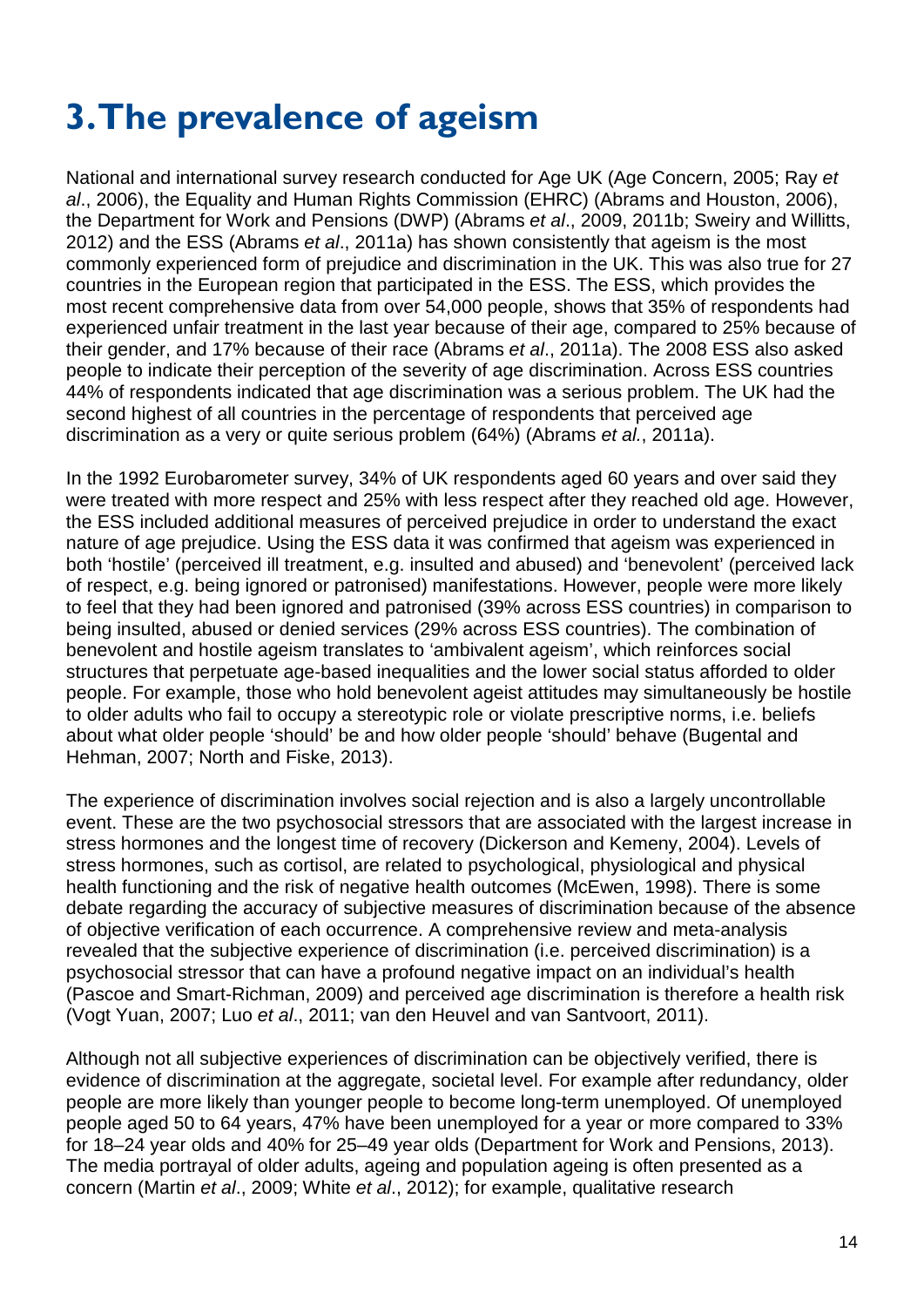commissioned by the BBC (White *et al*., 2012) revealed that older adults were underrepresented in the media.

The next two sections reveal the extent to which ageism arises within two important domains: employment, and health and social care. Then the last section reviews the legislation on ageism.

## <span id="page-14-0"></span>**3.1 Ageism in employment**

 $\overline{a}$ 

The 1983 British Social Attitudes Survey<sup>[5](#page-14-1)</sup> conducted across 103 of the 552 constituencies in Britain revealed that 35% and 27% of respondents respectively (total *N* = 1719, mean age = 46.33, standard deviation = 18.03, range =  $18-99$ ) agreed or strongly agreed that employers give too few opportunities to older people when employing staff.

In the 198[6](#page-14-2) Social Change and Economic Life Survey,  $6$  which was completed by 6,110 respondents (aged 20–60 years) across six urban areas of the UK, 33.53% of respondents perceived being 'too old' as a barrier to getting a better job with a current or different employer, compared to only 3.56% who perceived being 'too young' as a barrier; 17.98% of a subselection of respondents (*N* = 484) stated that being judged as 'too old' best explains why they didn't get the last job they applied for, which was also the most-common response.

Respondents from the 1992 Eurobarometer survey overwhelmingly reported that they believed older workers were discriminated against in different areas of employment: 82% agreed that discrimination occurred in recruitment, 78% in training, 77% in promotion and 58% in terms of status within the workplace (Walker, 1993). Respondents between 1992 and 1999 increasingly desired stronger Government legislation against age discrimination (72% and 83%, respectively) (Walker, 1999). However, findings from the International Social Survey (1989)<sup>[7](#page-14-3)</sup> Work Orientations module revealed that an overwhelming 92% (624 of 676) respondents (aged 18 years and over) did not consider the 'age of the employee' important in deciding how much to pay someone.

For women, gendered ageism is often reported in the workplace, particularly in relation to media-related employment (Lauzen and Dozier, 2005; Walker *et al*., 2007; White *et al*., 2012; Jyrkinen, 2014). Male actors aged 40 and over played significantly more leadership roles in the top 100 US films during 2002 compared with the same-aged women (Lauzen and Dozier, 2005).

These data provide evidence that ageism is experienced and perceived to be a problem in the workplace, but individuals did not condone this age discrimination and believed they themselves would not discriminate based on age.

<span id="page-14-1"></span><sup>5</sup> *British Social Attitudes Survey* (1983) UK Data Service: Colchester. Available at <http://discover.ukdataservice.ac.uk/catalogue/?sn=1935&type=Data%20catalogue> (accessed December 2014).

<span id="page-14-2"></span><sup>6</sup> *Social Change and Economic Life Initiative Survey* (1986) UK Data Service: Colchester. Available at <http://discover.ukdataservice.ac.uk/catalogue?sn=2798> (accessed December 2014).

<span id="page-14-3"></span><sup>7</sup> *The International Social Survey* (1989). Leibniz Institute for the Social Sciences: Mannheim. Available at <http://zacat.gesis.org/webview/index.jsp?object=http://zacat.gesis.org/obj/fStudy/ZA1680> (accessed December 2014).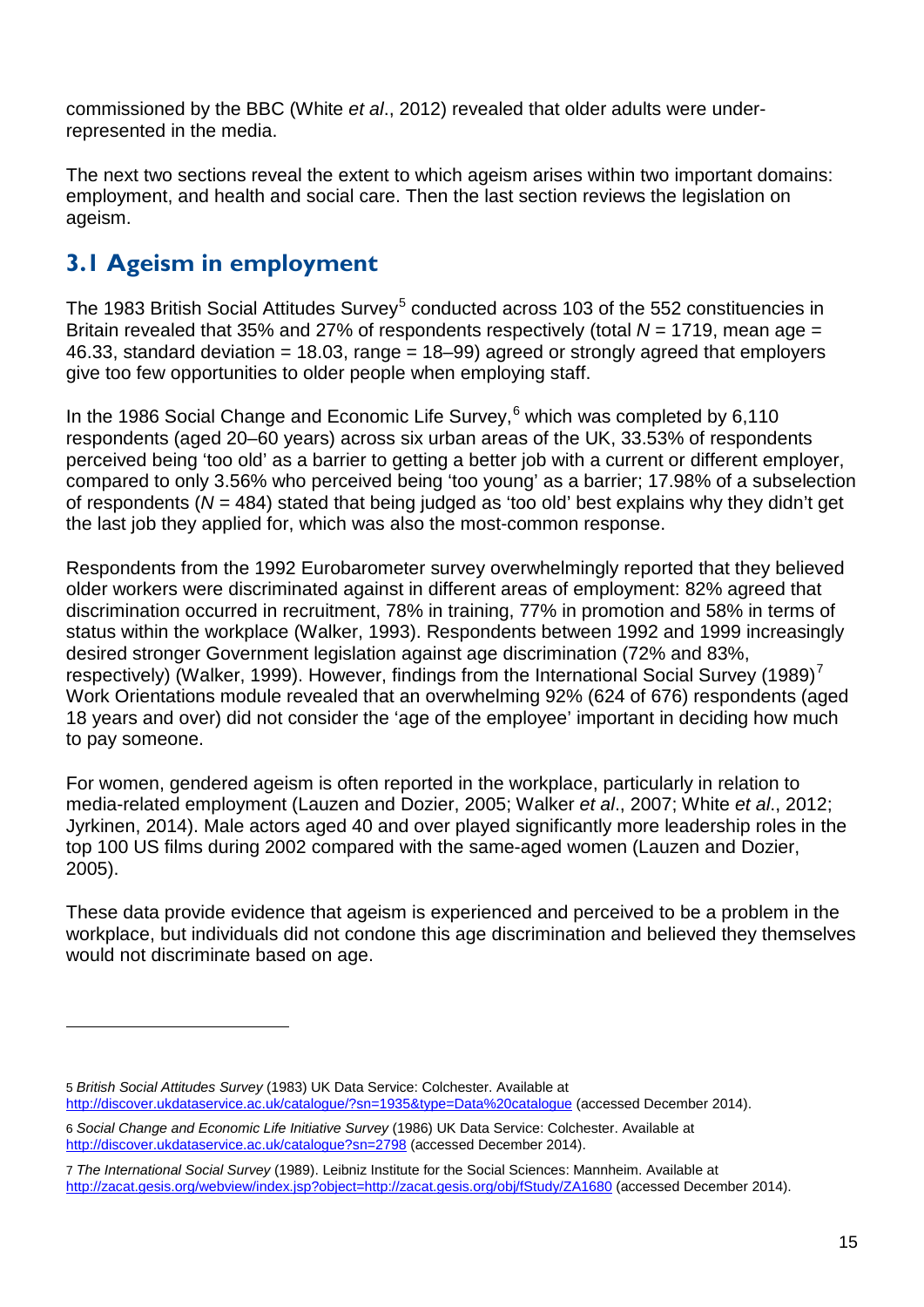## <span id="page-15-0"></span>**3.2 Ageism in health care**

The 1990s saw an expansion of UK research into attitudes to age and ageism in health/social care settings. For example, research examined how attitudes towards ageing and older service users affect the care they receive and how attitudes might be improved (Coupland and Coupland, 1993; Deary *et al*., 1993; Salmon, 1993; Collins *et al*., 1995; Quinn, 1999), at times questioning the effectiveness of age-based 'rationing' (Shaw, 1994). However, Kane and Kane (2005: 49) suggest that "differences in utilization among subgroups of patients do not necessarily imply disparity or inequity if the rationale behind the difference makes clinical sense". Such rationales include increased risks for some procedures among older adults, the fact that short life expectancy reduces the usefulness of resource expenditure, and using the example of dementia, some treatments may prolong life where there is assumed to be little quality. But there is continued debate over whether these rationales are inherently ageist. 'Effective rationing' is only one manifestation of ageism in health care, and researchers have continued to highlight other forms (e.g. Wade, 2001; Williams *et al*., 2003).

In 2007 and 2009, commissioned by the Department of Health, the Centre for Policy on Ageing examined ageism and age discrimination in five areas of health and social care in the UK (e.g. Centre for Policy on Ageing, 2009a,b). These reviews exposed aspects of ageism across primary and community, secondary and mental health care and social care. For example, concerns were raised about the under-investigation and treatment of cancer among older adults (Centre for Policy on Ageing, 2009a) and the under-use of mental health services among older adults (Centre for Policy on Ageing, 2009b). Discrimination against older adults in the health service seems likely to reflect the implicit application of stereotypes in Western societies that older adults ubiquitously suffer ill health, physical and cognitive decline, dependency and closeness to death (Nelson, 2002; Löckenhoff *et al*., 2009).

### <span id="page-15-1"></span>**3.3 Anti-age discrimination legislation**

Our review revealed a number of publications examining the relationship between public policy and ageism/attitudes to age, often with a focus on the workplace (e.g. Taylor and Walker, 1998; Hornstein *et al*., 2001; McNair and Flynn, 2005; Metcalf and Meadows, 2010). This literature largely surrounds the build-up to and introduction of the Employment Equality (Age) Regulations 2006, which formally prohibited employers from discriminating based on age. To determine whether policy changes had immediate effects on attitudes, Metcalf and Meadows (2010) examined attitudes among senior employees (managers or directors) before and after the implementation of the Employment Equality (Age) Regulations 2006. They found no changes in whether respondents saw age as affecting suitability for different positions. There were also no changes in respondents' preference for 29–45 year olds in skilled trades (rather than younger or older) and only those under 25 were viewed as unsuitable for managerial and senior roles across both time points. However, the absence of immediate policy effects does not rule out that the policy changes have been important in changing or sustaining the situation of older people. It may be that a larger time span and wider range of contexts need to be considered to detect these sorts of effects.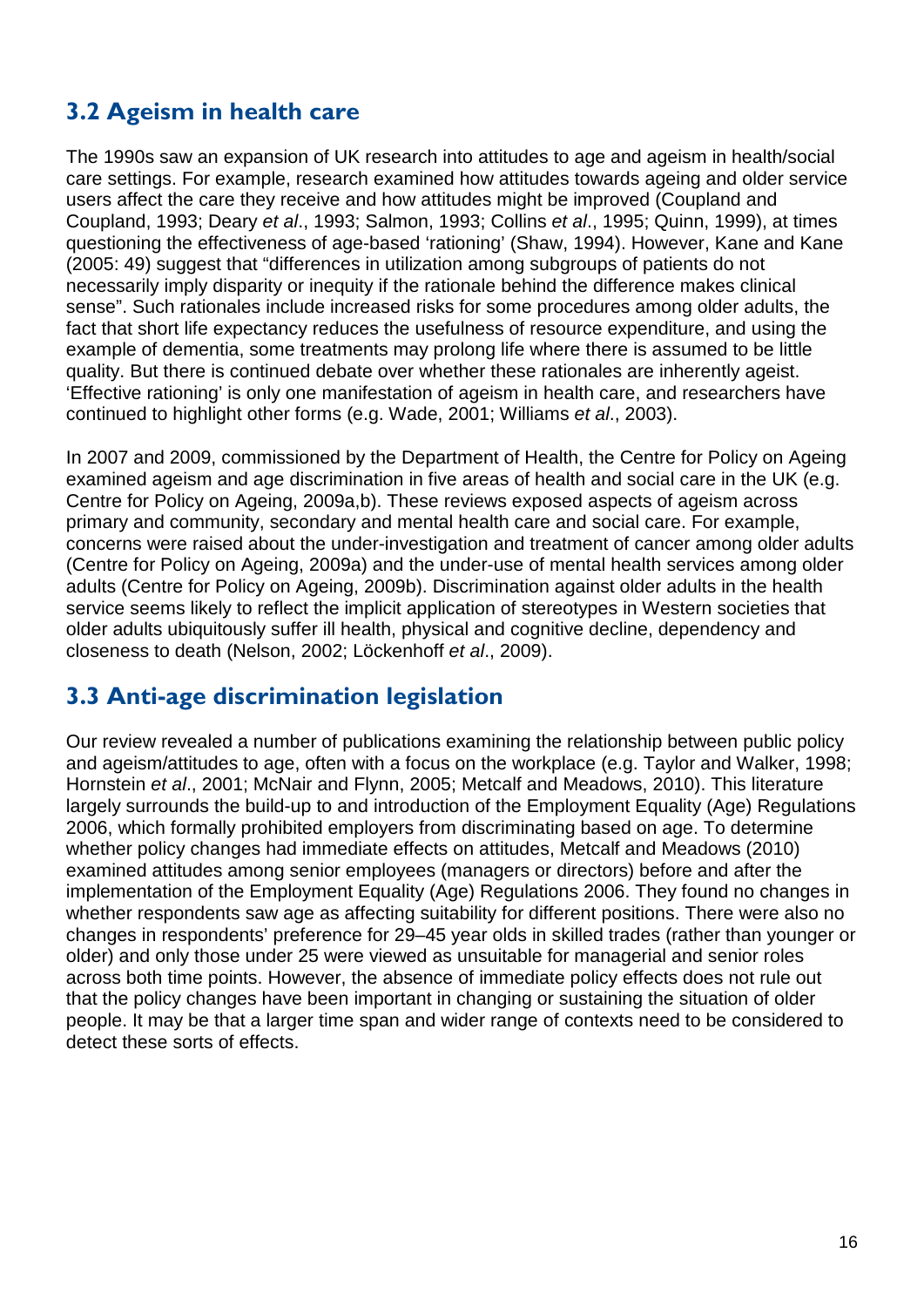## <span id="page-16-0"></span>**4. Influences on attitudes to age**

There are important differences in people's attitudes towards ageing that are associated with differences in personality, as revealed by analysis of longitudinal data from the Lothian Birth Cohort of 1936 (Shenkin *et al*., 2014). However, because personality is not amenable as a driver of change, our concern here is with how other types of individual difference, such as differences in personal circumstances, as well as larger structural factors such as national levels of inequality, may contribute to ageism and attitudes to age.

The evidence for this section is drawn primarily from the ESS Round 4 (Abrams *et al*., 2011b) because it is largely consistent with other UK evidence that preceded it (see Abrams *et al*., 2009) and followed it (e.g. Sweiry and Willitts, 2012). Analyses of the ESS also provided a systematic basis for distinguishing the roles of individual- and societal-level influences. (Technically, these are Level 1 and Level 2 variables in a multilevel analysis.) Where relevant we also allude to other published reports of evidence from national and other datasets within psychology, gerontology and social policy/sociology.

### <span id="page-16-1"></span>**4.1 Individual characteristics and circumstances**

Individual and demographic differences such as a person's gender, age, geographical location and so on seem likely to affect their attitudes towards older people simply because they will have different vantage points, experiences and therefore normative expectations about ageing. Not only does the meaning of the category 'old' change as people age, but people's sense of identification with their age group (age identification) also varies across the life course. From ESS data it is evident that younger and older people feel a stronger sense of belonging to their age group than do middle-aged people. There are other demographic differences in age identification – women, less educated people, those who are not in work, and those living in rural areas, and those who feel wealthier, also identify more with their age group than others.

#### <span id="page-16-2"></span>**4.1.1 Age differences in perceptions and attitudes**

Compared with younger people, older people tend to feel more positive towards people aged over 70 years, think that they make a larger contribution to the economy and are both friendlier and more competent. However, older people can also hold some more negative attitudes about other older people. For instance, with age, people are *more* likely to think that people over 70 are a burden on health care. Older people are also more likely to show bias and preference towards youth and younger people (cf. Nelson, 2002).

#### <span id="page-16-3"></span>**4.1.2 Gender**

Compared with men, women judge that ageing starts later, and accord lower status to people over 70. Women view people aged over 70 as contributing more to the economy and feel more positive towards them. Women judge that the problem of ageism is more serious and report experiences of age discrimination more frequently.

Older women may face a double jeopardy because they are likely to experience both sexism and ageism. Negative outcomes for older women are often reported in connection with the workplace (Walker *et al*., 2007; Jyrkinen, 2014), education (George and Maguire, 1998), health care (Arslanian-Engoren, 2007), media representation (Lauzen and Dozier, 2005), pension provision (Barnett, 2005), sexuality (Allen and Roberto, 2009) and physical appearance (Clarke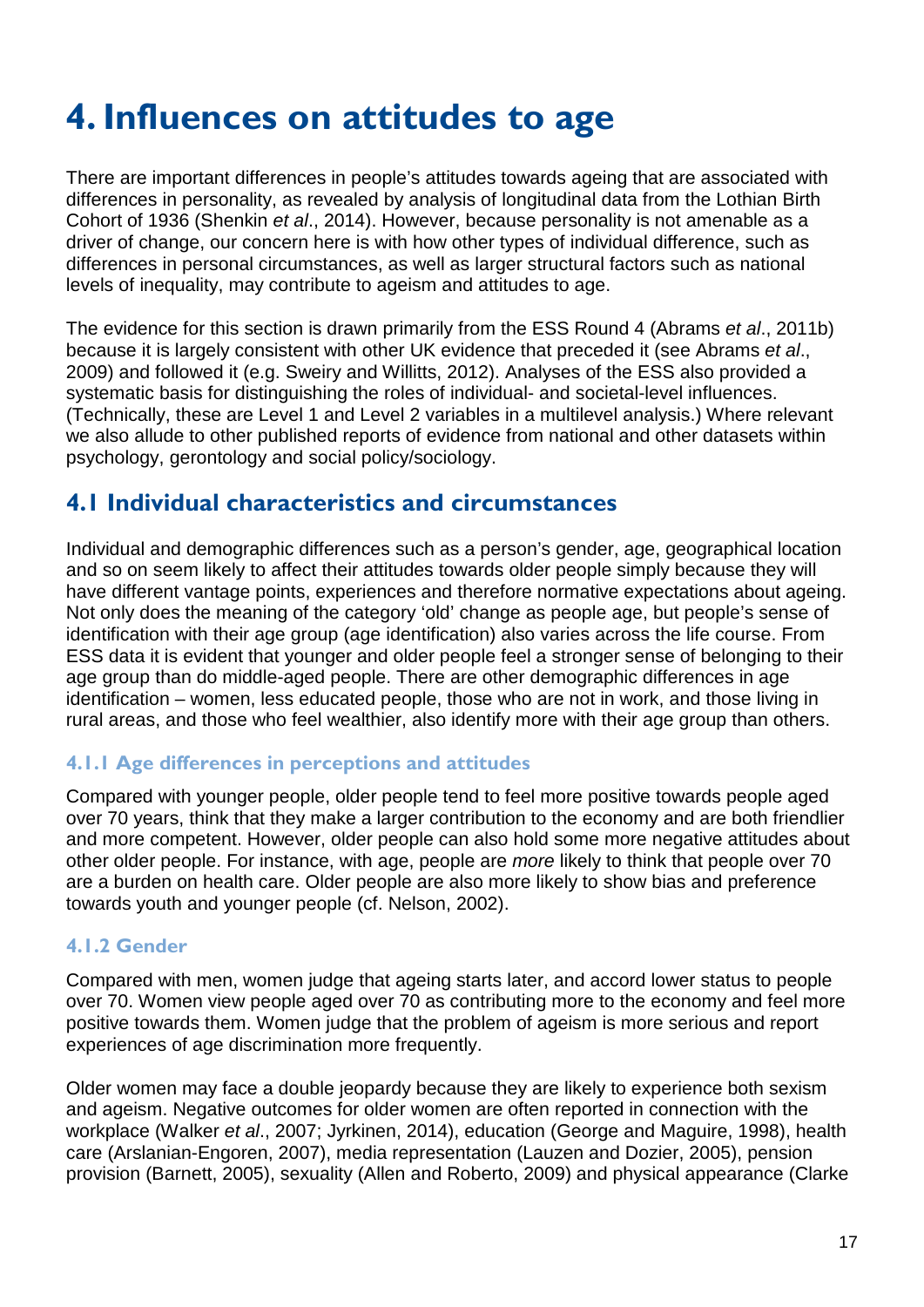and Griffin, 2008). ESS and other data show that women of all ages are also more likely than men to think people over 70 are viewed as less friendly and would be less acceptable as a boss, and (after adjusting for other variables) women have fewer friends aged over 70.

#### <span id="page-17-0"></span>**4.1.3 Education**

The 2008 ESS reveals that better educated individuals are likely to distance themselves from negative age stereotypes, while still applying those stereotypes to others. They view old age as starting later and feel more positively towards people aged over 70, but they believe people aged over 70 have lower status, that they are viewed as placing a burden on health care, and as less friendly and less competent. Better educated people are less likely to report experiencing ageism yet are more likely to regard ageism as a serious problem. This seems to suggest some ambivalence. Perhaps better educated people are aware of age stereotypes but, because they are less likely to view themselves in terms of age, they (probably erroneously) regard themselves as relatively immune to the effects of ageism.

#### <span id="page-17-1"></span>**4.1.4 Ethnic minority membership**

In UK surveys, those who described themselves as belonging to an ethnic minority also identified more strongly with their age, perceived age prejudice to be more common and serious, thought older people posed a greater economic burden and were more likely to perceive and experience a schism between young and old people in terms of social groups and intergenerational contact (Abrams *et al*., 2009). Across Europe (ESS), those who defined themselves as belonging to a minority ethnic group in their country (a classification that has widely differing cultural, ethnic and religious characteristics in different countries) were more likely to believe that old age starts earlier and that people aged over 70 make a larger contribution to the economy.

#### <span id="page-17-2"></span>**4.1.5 Working status**

Compared with those who are not working, those in paid work regard youth as extending later and feel it would be less acceptable to have someone aged over 70 years as a boss. People in paid work experience less ageism, but consider ageism to be a more serious problem. They are less likely to have friends aged over 70 (as noted also in several following sections) yet regard them as making a more positive contribution to the economy and as being more competent. One possibility is that, because people in work have less opportunity to interact with older people, they have greater uncertainty and a sense of threat about the prospect of their own old age.

#### <span id="page-17-3"></span>**4.1.6 Residential area**

People in urban areas are likely to have a different profile of friends and work colleagues than those living in rural areas. Across Europe, people living in urban areas perceived youth as ending and old age as starting earlier, regarded the status of people aged over 70 years to be lower, and thought that they contributed less to the economy. They also judged them to be less friendly, and less competent, and felt more negative towards them. Urban dwellers (who are also younger on average) were more likely to have experienced ageism, and had fewer friends aged over 70. This pattern is of interest because it suggests an urban/rural age division in social attitudes to age, involving different pressures and priorities in each context. In particular, older people living in urban contexts may find themselves at the sharpest end of ageism.

A more detailed analysis of differences between 11 Government Office regions within the UK provided further insight into how local contact may affect attitudes (Abrams *et al*., 2009). Ageism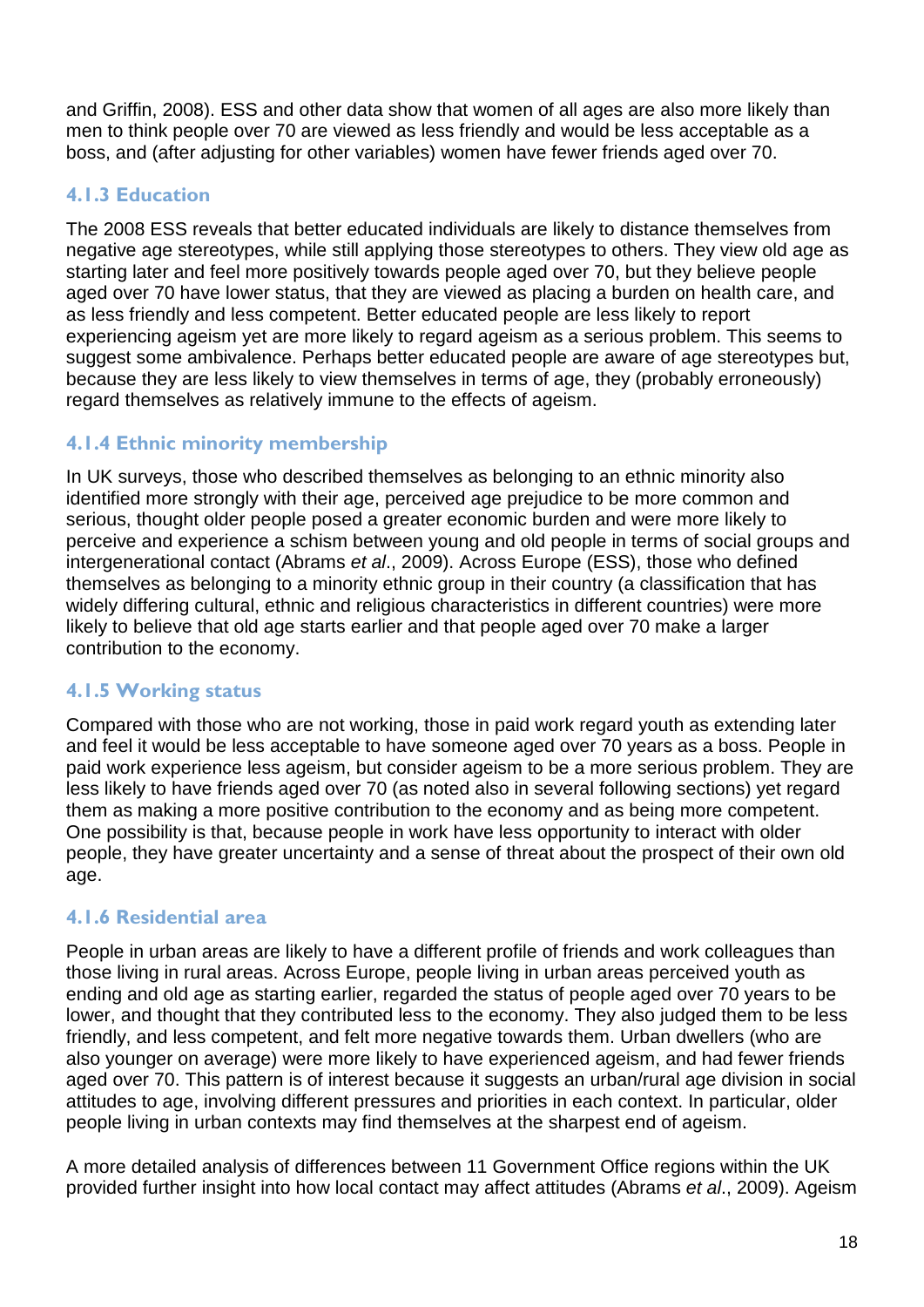was experienced by a higher proportion of people living in the South East than in any other region, yet those living in the East and South East showed less indirect prejudice (e.g. they were more willing to support equal employment opportunities for older people). Respondents in Yorkshire and Humberside regarded older people as creating less economic burden for society. Overall, people living in regions with higher proportions of older people perceived people over 70 as creating less economic burden and were more comfortable with the prospect of having a boss aged over 70.

#### <span id="page-18-0"></span>**4.1.7 Subjective poverty**

A critical issue is whether poverty substantially affects the experience of ageing. Using the ESS's subjective measure of poverty (whether people find it very difficult to live on their present income or not), it is clear that poverty and ageism are positively related. Even after accounting statistically for their own age, people who felt poorer believed that old age starts earlier, viewed people aged over 70 years as having lower status, as contributing less to the economy, and as being stereotyped as less friendly. They felt less positive towards people them and had fewer friends of that age. They experienced ageism themselves more, and regarded ageism to be a more serious problem.

#### <span id="page-18-1"></span>**4.1.8 Intergenerational contact**

A large body of research suggests that, under the appropriate conditions, positive contact between members of different social groups, including those from younger and older age groups, can foster social harmony and reduce prejudice (Allport, 1954; Pettigrew and Tropp, 2006). However, naturally occurring intergenerational contact is not prevalent. In Britain, fewer than one-third of people over 70 years old and one-third of people under 30 years old have an intergenerational friend (Abrams *et al*., 2009). A similar pattern holds across Europe (Abrams *et al.*, 2011b). This reveals widespread age segregation, which is a risk factor for increased ageism and stereotyping of older adults (Pettigrew and Tropp, 2006).

### <span id="page-18-2"></span>**4.2 Macro-social characteristics related to ageism and attitudes to age**

An advantage of large survey datasets is the opportunity to understand how different structural factors independently relate to attitudes. The ESS data are particularly valuable in offering sufficient numbers of countries that vary in sufficient numbers of ways, such that it is possible to discover how national differences in GDP, inequality and other features may create conditions or a climate corresponding to different types of attitudes. This section reports what we know about some of these macro-social differences, which are statistically independent of the individual circumstances and characteristics described earlier.

#### <span id="page-18-3"></span>**4.2.1 National wealth (GDP)**

In wealthier countries (e.g. Norway, Switzerland, Sweden, the Netherlands, UK, Finland and Denmark), measured by GDP, people regard the status of people aged over 70 years more highly, believe they contribute more to the economy, and are more likely to have friends who are over that age. One explanation could be that these countries include a higher proportion of wealthy (high status) older people. Conversely, the risks of ageism and intergenerational tension may increase in countries where national resources are under greater pressure.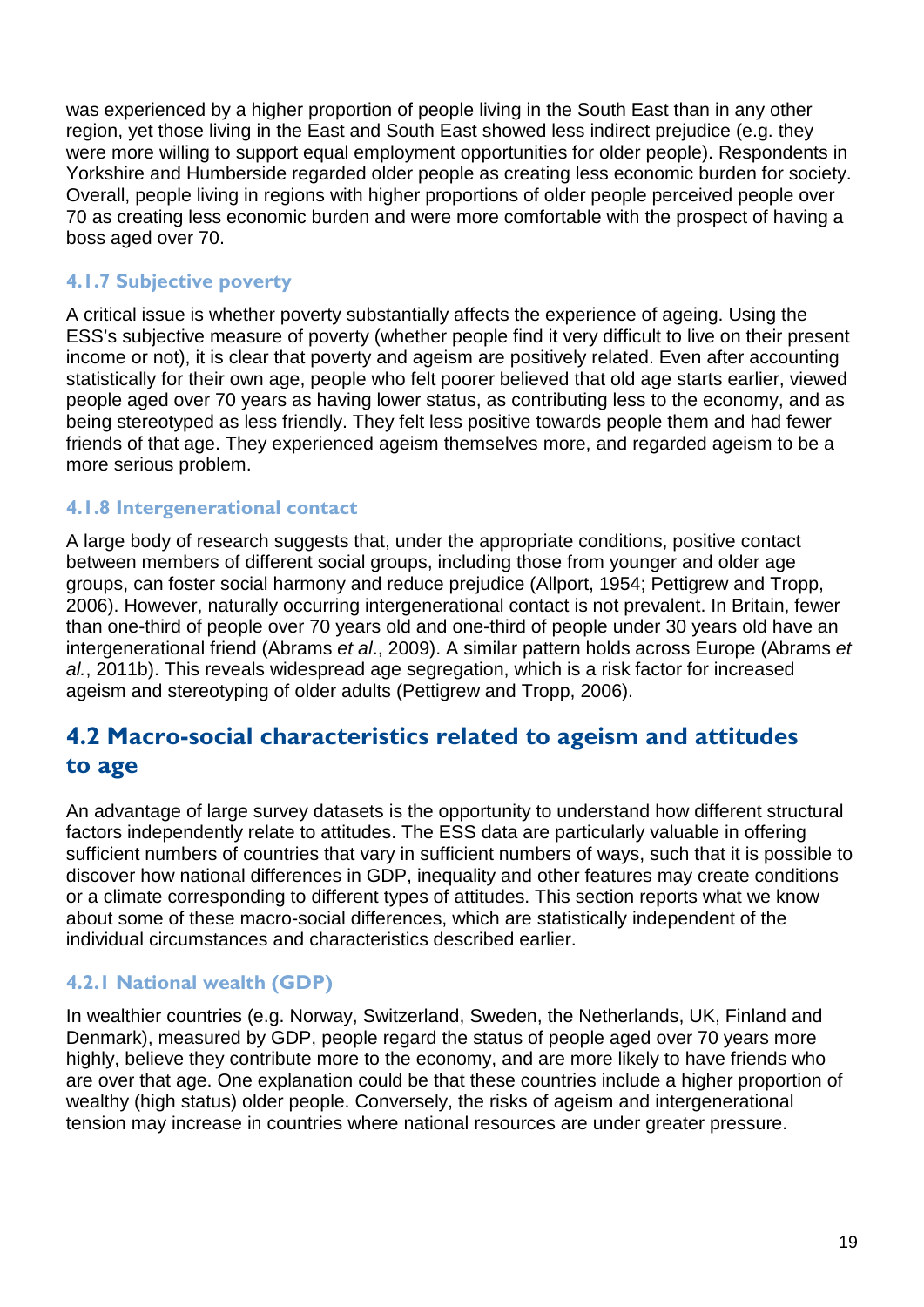#### <span id="page-19-0"></span>**4.2.2 Inequality (GINI index)**

Tolerance towards out-groups tends to decline as national income inequality rises (for example, Andersen and Fetner, 2008). However, in the case of ageism, data from the ESS shows the opposite effect (Vauclair *et al*., 2010). People in countries with higher levels of inequality, defined by the GINI index, judge the status of people aged over 70 to be higher and that they contribute more economically. Greater inequality also seems to promote the acceptance of bosses over 70. This surprising finding might reflect a specific age stereotype of wealthy retired people who are able to afford a comfortable lifestyle. This stereotype may be stronger in countries in which there is a greater disparity between rich and poor.

#### <span id="page-19-1"></span>**4.2.3 State pension age**

Evidence within the UK does not yield a clear picture of how changes in the SPA affected attitudes to ageing, but cross-country comparisons shed light on this issue, showing that higher SPA is related to more favourable perceptions of older people, including their status, their acceptability as bosses, and their burden on health services.

#### <span id="page-19-2"></span>**4.2.4 Unemployment rate**

Unemployment rates appear to affect the central negative feature of age stereotypes. ESS data show that in countries with higher unemployment rates people aged over 70 years are stereotyped as less competent. Thus, as unemployment rates increase, older people may be given relatively less opportunity to remain in, or join, the workforce.

#### <span id="page-19-3"></span>**4.2.5 Population age ratio**

Perhaps anticipating the effects of an ageing population, in countries with a higher proportion of people aged 65 years, those aged over 70 are viewed as more competent and regarded more positively. They are less likely to experience ageism directly and are more likely to have an intergenerational friend. This seems to indicate that, as a population ages, the consensual majority becomes more favourable towards old age. However, as population ageing continues it seems conceivable that younger people in such populations may feel relatively more marginal and possibly disadvantaged (for example, in terms of electoral influence, or pension provision), which may adversely affect their attitudes towards older people.

#### <span id="page-19-4"></span>**4.2.6 Urbanisation**

Not only do individual urban dwellers tend to be less favourable towards people over 70 years, but countries that are more urbanised are also those in which people have fewer friends who are aged over 70, consistent with the conclusion that urbanisation potentially weakens the situation of people of that age, and that perhaps the urban isolation of older people is an issue that requires closer attention. Indeed, a recent review found that living in an urban area with a high population turnover, and not living near family, were circumstances that put older adults at risk of loneliness (Goodman *et al*., 2015).

#### <span id="page-19-5"></span>**4.2.7 Cultural values (autonomy)**

Politicians speak often of national (e.g. British) values. What role do values play in ageism? In countries that value individual autonomy more strongly, the status of people aged over 70 and their acceptability as a boss is higher, and they are viewed as contributing more to the economy. They also are less likely to report experiencing ageism.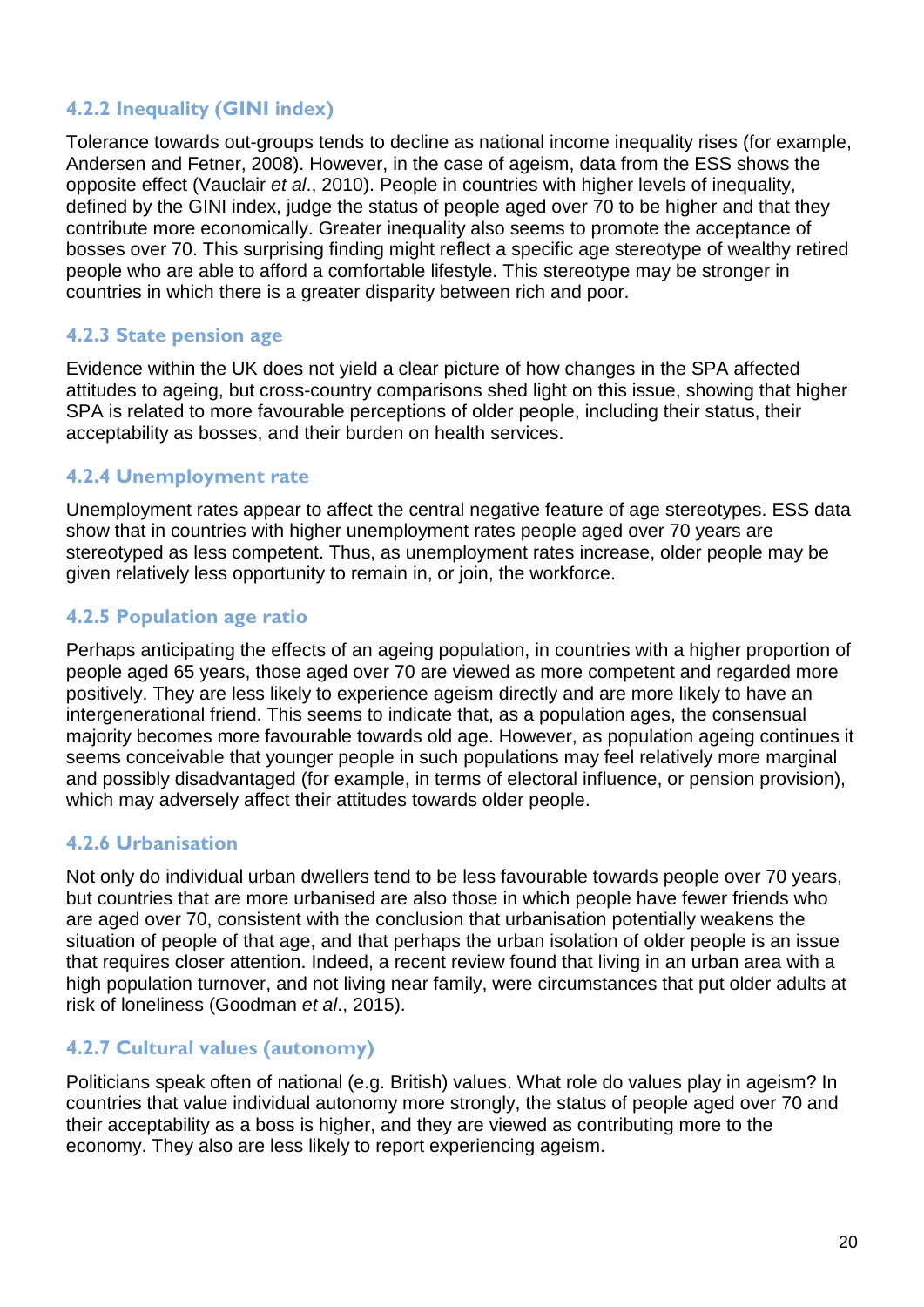### <span id="page-20-0"></span>**4.3 Summary of individual and macro-social associations with attitudes to age**

There are primarily positive effects of being older and being female on stereotypes and attitudes to old age. However there are primarily negative effects of being an urban dweller, subjectively poorer, and in work. A more favourable view of the status of people aged over 70 years is to be found in richer and more unequal countries, those with later SPAs, a higher proportion of people aged over 65, and in which autonomy is valued more. It is important to recognise that each of these country-level variables has a distinct impact.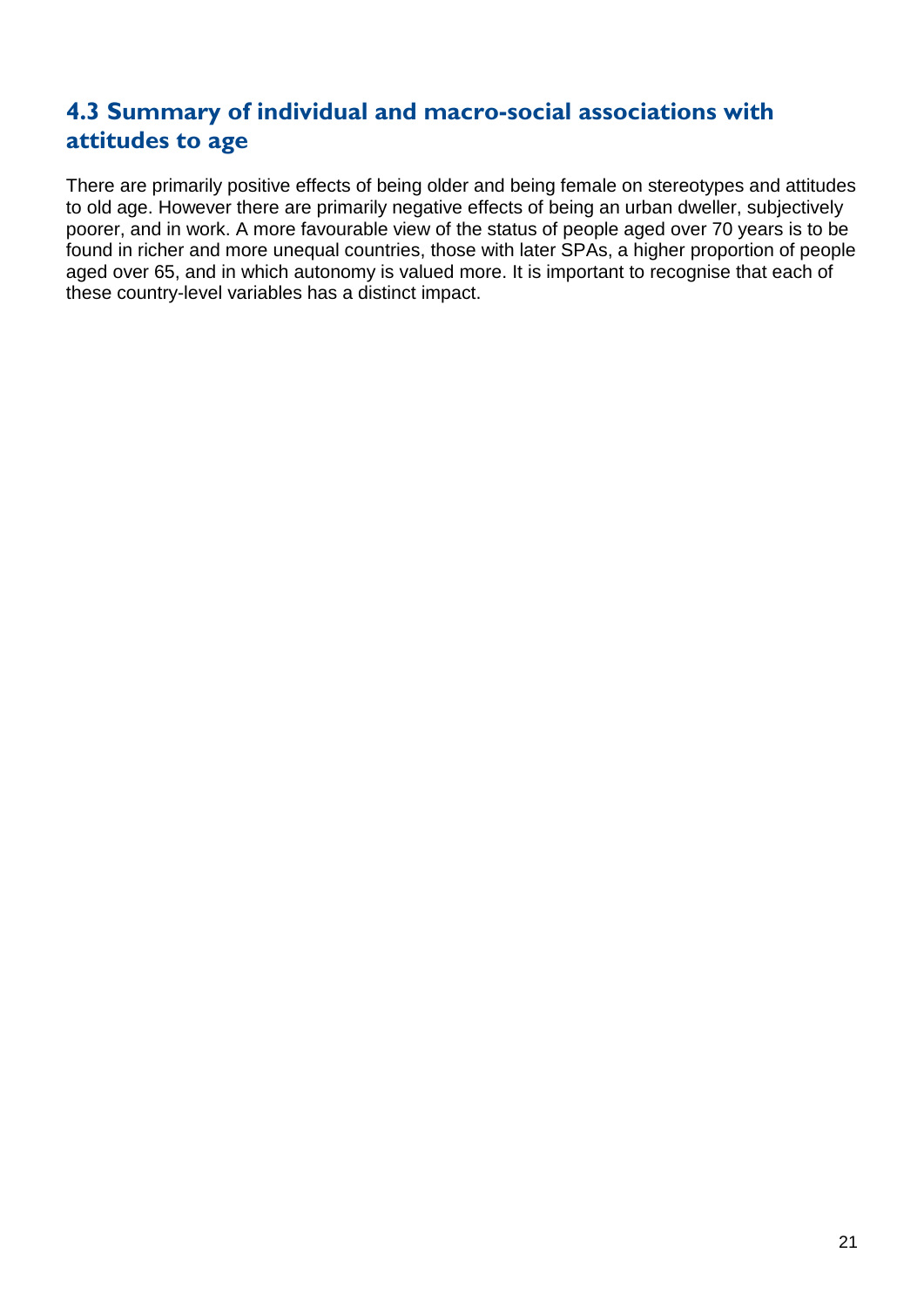## <span id="page-21-0"></span>**5. Areas likely to be of concern for research, policy and practice**

## <span id="page-21-1"></span>**5.1 Volume and quality of existing evidence**

The preceding review reveals that there is a solid basis for evaluating and understanding attitudes to age and ageing in the UK. We have shown that ageism and age stereotypes are a serious and substantial problem facing a large proportion of the UK's population. Age prejudice is not only damaging in terms of equality and opportunity, but also in terms of its impact on physical and mental health, and on the fabric and cohesion of society. Ageism and age segregation inhibit our capacity to recognise older and younger people's potential and contribution to society. Further research is needed to understand how the various factors and variables work together, to explore some of them in greater detail, and to know how they map onto older people's day-to-day experiences and actions. It will be important to continue to gather cross-national and multilevel evidence on attitudes to age in order to gain insight into the connection between national circumstances and both opportunities and risks associated with population ageing and attitudes.

Additional research is needed using prospective or experimental designs, to test the impact of different interventions to change or counter destructive age stereotypes (some examples of which are described below). However, it is clear that combinations of risk factors such as unemployment, geographical location, poverty and patterns of social relationships may converge to create greater hardship and worse outcomes for some older people than for others. Understanding how these factors work together is an important task for future research and for policy development.

There is evidence and there are methods that can be used to challenge, reduce and change age stereotypes and age prejudice and to mitigate their effects. First, as described in the Introduction, there is potential for significant 'stereotype threat' for older people. Tackling negative stereotypes directly is one way to eliminate stereotype threat, but it is a long haul. However, more can be done to recast the performance setting in various ways to reduce the implicit or explicit age comparisons that might otherwise occur. For example, leaving demographic questions to the end of testing may reduce the salience of age, which should minimise threat. We also know that individuals can be 'inoculated' against potentially threatening situations if they have had prior positive intergenerational contact. Contact helps to weaken 'them–us' age distinctions and reduces consequent age-related anxiety in performance situations (Abrams *et al*., 2006). As part of training for those who test or teach older adults, it could also be beneficial to raise awareness and discuss ageism, including the subtle ways in which we may treat older adults differently.

Interactions, or contact, between individuals from different social groups is also an established method of prejudice reduction (Allport, 1954). A wide range of research has demonstrated the ability of *intergenerational* contact to reduce ageism (Christian *et al*., 2014). Bringing younger and older individuals together reduces explicit and implicit negative attitudes to age and agebased stereotypes (Knox *et al*., 1986; Harris and Fielder, 1988; Schwartz and Simmonds, 2001; Tam *et al*., 2006). It also has potential to increase the well-being of older adults and decrease anxiety related to own ageing for younger adults (Wu and Rudkin, 2000; Allan and Johnson, 2009). Additionally, intergenerational contact can protect older adults against negative performance outcomes induced by age-based stereotypes (Abrams *et al*., 2006, 2008).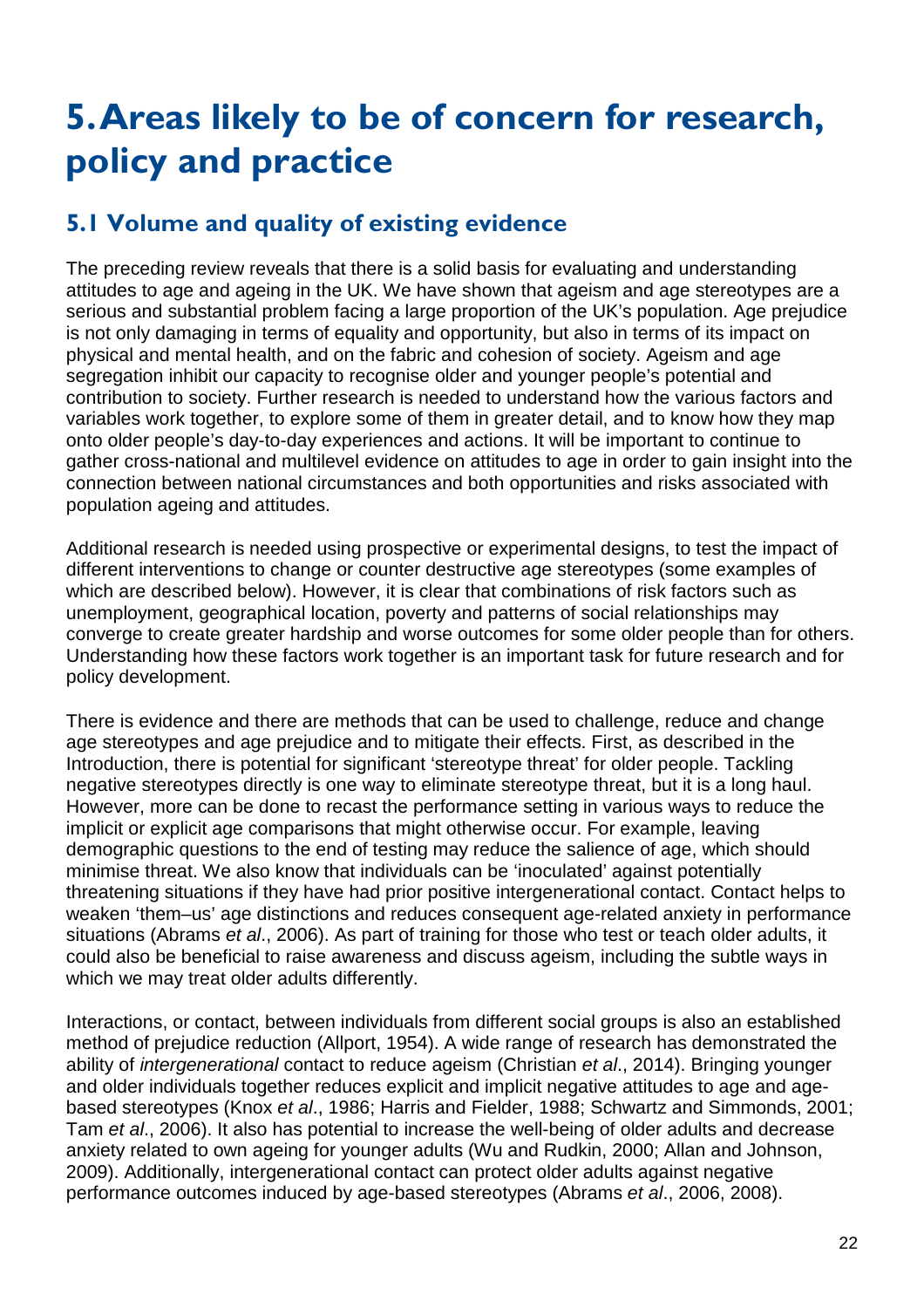Processes underpinning the success of intergenerational contact include increased empathy with grandparents, and reduced anxiety of intergenerational social interactions (Tam *et al*., 2006; Hutchison *et al*., 2010). Encounters are most successful when parties share personal information and avoid patronising communication (Harwood *et al*., 2005; Soliz and Harwood, 2003). Intergenerational contact can occur via family relationships, friendships, in the workplace or in our everyday lives, and can have different outcomes depending on the context. Research suggests the quality of everyday life contact may be most important, rather than the frequency (Harris and Fielder, 1988; Schwartz and Simmonds, 2001). However, frequent contact in the workplace, regardless of quality, can also reduce ageism (Allan and Johnson, 2009; Nochajski *et al*., 2011). Furthermore, contact experiences can have different consequences for each party. While intergenerational cohabitation can prove beneficial for older adults, there may be some negative consequences for younger adults (Allan and Johnson, 2009; Tsai *et al*., 2013). Therefore, programmes designed to foster intergenerational contact should consider the efficacy and viability of different contexts and forms of contact.

Community-based intergenerational programmes are widespread, including day care, educational, volunteer and recreational programmes (Drury *et al*., in press). Programmes involving long-term, repeated contact yield the most successful outcomes, but short-term interventions have the potential to bring about negative outcomes (Christian *et al*., 2014). Again, this highlights the importance of incorporating research evidence into practice (Statham, 2009).

When direct contact is difficult or unlikely, similar benefits can be attained by invoking *indirect*  contact, such as by asking a younger person to imagine a social interaction with an older person (imagined contact) (Crisp and Turner, 2009) or by making them aware of same-aged friends who have positive direct contact with older adults (extended contact: Cuthbert *et al*., 2014; Wright *et al*., 1997). Both indirect types of contact work via similar mechanisms as direct contact; for example, both types of contact seem sufficient to reduce the effects of stereotype threat on old older people's cognitive performance (Abrams *et al*., 2006, 2008). However, extended contact has the potential to alter norms surrounding peers' approval of intergenerational friendships, thus making them more acceptable.

### <span id="page-22-0"></span>**5.2 Anticipating future trends and needs for research**

Prejudice and discrimination can affect people's opportunities, their social resources, self-worth and motivation, and their engagement with wider society. Moreover, perceptions of equality and inequality are themselves drivers of further discrimination. Mixed stereotypes of older people imply that older adults may increasingly be propelled into low status but 'protected' roles. The mixed components of benevolent ageism also perpetuate and legitimise policies and practices that stigmatise and limit the lives of older people. Given that many stereotypes of ageing are inaccurate and may apply only to a minority of individuals, there is a need to constantly consider how such stereotypes can be rectified or reversed. It is clearly desirable to try to counter ageist assumptions by providing objective information and highlighting representative images of 'normal' ageing. However, these actions alone cannot ensure that ambivalent ageism will be reversed or abandoned, for it is the very rigidity and resistance to information that is one of the age stereotype's most insidious features (Pickering, 2001; Angus and Reeve, 2006).

The future holds a number of *alternative* prospects for the social status and strength of an ageing population. First, as the relative number of older people increases, their visibility will increase, and popular conceptions of what is possible and likely during older age may change. These changing perceptions and expectations need to be monitored if we are both to capitalise on positives and avoid negatives (North and Fiske, 2012).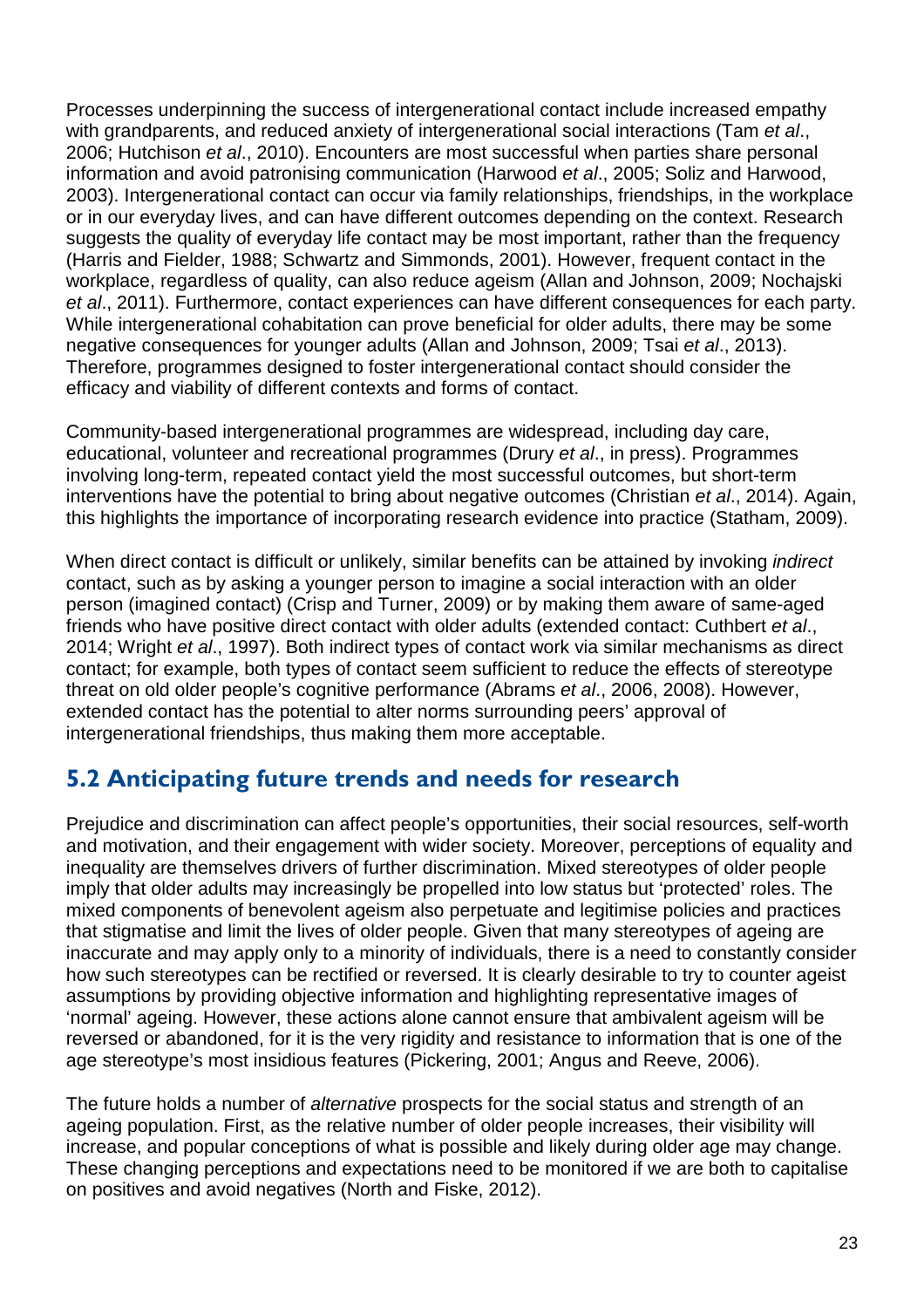Second, as the percentage of older people in the UK population increases it will also accrue more political and electoral power (Berry, 2012), as well as (for at least an interim period) having greater financial independence than some of the following generations (Leach and Hanton, 2015). Thus we envisage continuous *change* in intergenerational relations, which could provide both opportunities and risks for building social cohesion. For example, if younger generations regard older people as having 'too much' power, or gaining 'too many' resources, this creates the potential for social unrest. It might also strongly undermine even the 'benevolent' aspects of stereotypes and create a basis for much more direct intergenerational hostility. Indeed, the policy focus might well have to address ways to protect younger generations from ageist prejudice and discrimination.

Given the objective of promoting a successful and positive ageing society (a position embraced by governments that are eager to find new ways to minimise the economic burden of dependency and ill health), it is important to consider how this can be achieved. For example, there is a risk that the notion of healthy ageing focuses attention strongly on the individual's responsibility for his or her own well-being when in fact there are structural factors and policy approaches that can play a significant role in limiting or enhancing the scope for healthy ageing.

Moreover, policymakers themselves may be prone to over-assuming that chronological age is an appropriate heuristic for delivery of policy. Yet clearly older people are extremely diverse, and problems associated with disability or frailty are neither restricted to any particular age group, nor do they characterise any entire age group. Therefore, policy strategies will have to address the array of such needs and desired outcomes (for example accommodating multiple caring roles, sustaining family life, etc.), independently of their connection with age.

We contend that a productive approach is to consider how best to achieve an integrated social net that involves people of all generations. This means ensuring the social inclusion and participation of older people as part of a generationally connected society. At present, there is a tendency for older people to be a distinctive focus of research and policy formulation, and this tends to emphasise issues such as productivity and economic or health outcomes. This approach, to focus on old age without reference to society at large, and to the interconnections and dependencies across ages, is likely to miss important parts of the picture.

An issue that becomes more focal as age progresses is how people manage frailty, illness and disability (Holstein and Minkler, 2003). This concern is likely to be wrapped into contemporary expressions and forms of ageism, which may substitute a generalised view of ageing with a more specific fear of, or stereotypes about, ageing with a disability and becoming helpless and dependent (economically, physically, socially or emotionally). Yet the way that people conceive of age-related incapability is also likely to change as physical longevity extends. As work becomes more professionalised and less manual, it is likely to be older people's intellectual capability that becomes the target of stereotypes and prejudice, rather than their physical capability. Given this changing landscape it will be all the more important to track, and be responsive to, changing social attitudes and expectations about age and ageing.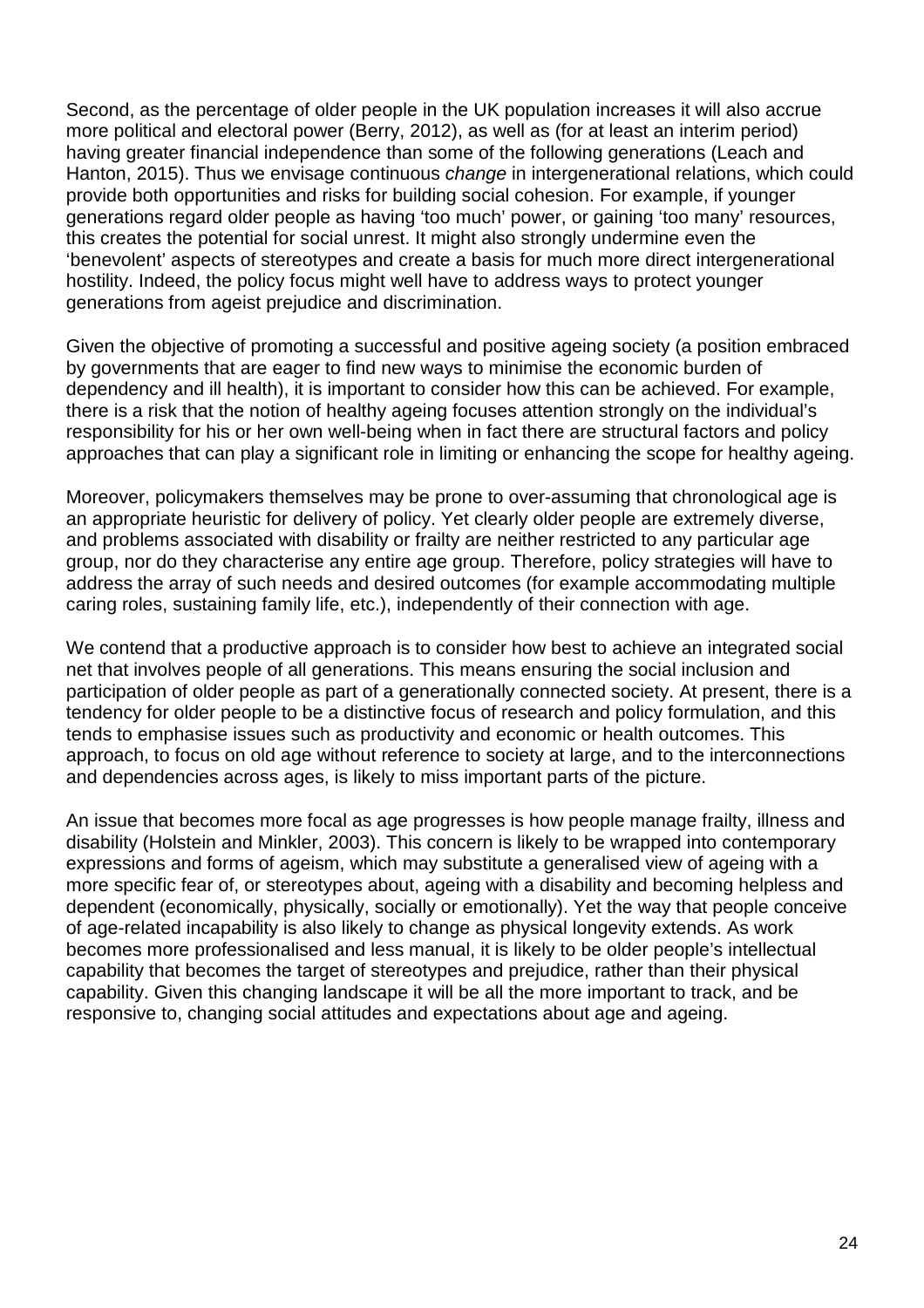## <span id="page-24-0"></span>**References**

Abrams, D. and Houston, D. (2006) *Equality, Diversity and Prejudice in Britain: Results from the 2005 National Survey*. Report for the Cabinet Office Equalities Review, October 2006. Centre for the Study of Group Processes: University of Kent. Available at: [http://kar.kent.ac.uk/4106/1/Abrams\\_KentEquality\\_Oct\\_2006.pdf](http://kar.kent.ac.uk/4106/1/Abrams_KentEquality_Oct_2006.pdf) (accessed 13 July 2015).

Abrams, D. and Swift, H. J. (2012) *Experiences and Expressions of Ageism: Topline Results (UK) from Round 4 of the European Social Survey*. ESS Country Specific Topline Results Series (2). Centre for Comparative Social Surveys: London. Available at: [www.europeansocialsurvey.org/docs/findings/ESS4\\_gb\\_toplines\\_experiences\\_and\\_expression](http://www.europeansocialsurvey.org/docs/findings/ESS4_gb_toplines_experiences_and_expressions_of_ageism.pdf) s of ageism.pdf (accessed 13 July 2015).

Abrams, D., Eilola, T. and Swift, H. J. (2009) *Attitudes to Age in Britain 2004–08* (Research Report No. 599). Department for Work and Pensions: London. Available at: [http://kar.kent.ac.uk/23668/1/abrams\\_attitudes\\_age.pdf](http://kar.kent.ac.uk/23668/1/abrams_attitudes_age.pdf) (accessed 13 July 2015).

Abrams, D., Eller, A. and Bryant, J. (2006) *An age apart: The effects of intergenerational contact and stereotype threat on performance and intergroup bias*. Psychology and Aging 21(4), 691–702, doi: 10.1037/0882-7974.21.4.691.

Abrams, D., Crisp, R. J., Marques, S., Fagg, E., Bedford, L. and Provias, D. (2008) *Threat inoculation: Experienced and imagined intergenerational contact prevents stereotype threat effects on older people's math performance*. Psychology and Aging 23(4), 934–939, doi: 10.1037/a0014293.

Abrams, D., Russell, P. S., Vauclair, C.-M. and Swift, H. (2011a) *Ageism in Europe: Findings from the European Social Survey*. Age UK: London. Available at: [www.ageuk.org.uk/Documents/EN-GB/For-professionals/](http://www.ageuk.org.uk/Documents/EN-GB/For-professionals/ageism_across_europe_report_interactive.pdf?dtrk=true) [ageism\\_across\\_europe\\_report\\_interactive.pdf?dtrk=true](http://www.ageuk.org.uk/Documents/EN-GB/For-professionals/ageism_across_europe_report_interactive.pdf?dtrk=true) (accessed 13 July 2015).

Abrams, D., Vauclair, C.-M. and Swift, H. (2011b) *Predictors of [Attitudes to Age across Europe](http://kar.kent.ac.uk/23668/1/abrams_attitudes_age.pdf)* (Research Report No. 735). Department for Work and Pensions: London. Available at: [www.gov.uk/government/uploads/system/uploads/attachment\\_data/file/214509/rrep735.pdf](https://www.gov.uk/government/uploads/system/uploads/attachment_data/file/214509/rrep735.pdf) (accessed 13 July 2015).

Abrams, M., Gerard, D. and Timms, N. (1985) *Values and Social Change in Britain*. Macmillan: Basingstoke.

Age Concern (2005) *How Ageist is Britain?* Age Concern: London. Available at: [http://kar.kent.ac.uk/24312/1/HOWAGE~1.PDF](http://kar.kent.ac.uk/24312/1/HOWAGE%7E1.PDF) (accessed 13 July 2015).

Allan, L. J. and Johnson, J. A. (2009) *Undergraduate attitudes toward the elderly: The role of knowledge, contact and aging anxiety*. Educational Gerontology 35, 1–14, doi: 10.1080/03601270802299780.

Allen, K. R. and Roberto, K. A. (2009) *From sexism to sexy: Challenging young adults' ageism about older women's sexuality*. Sexuality Research and Social Policy Journal of NSRC 3(4), 13–24, doi: 10.1525/srsp.2009.6.4.13.

Allport, G. W. (1954) *The Nature of Prejudice*. Perseus Books: Cambridge, MA.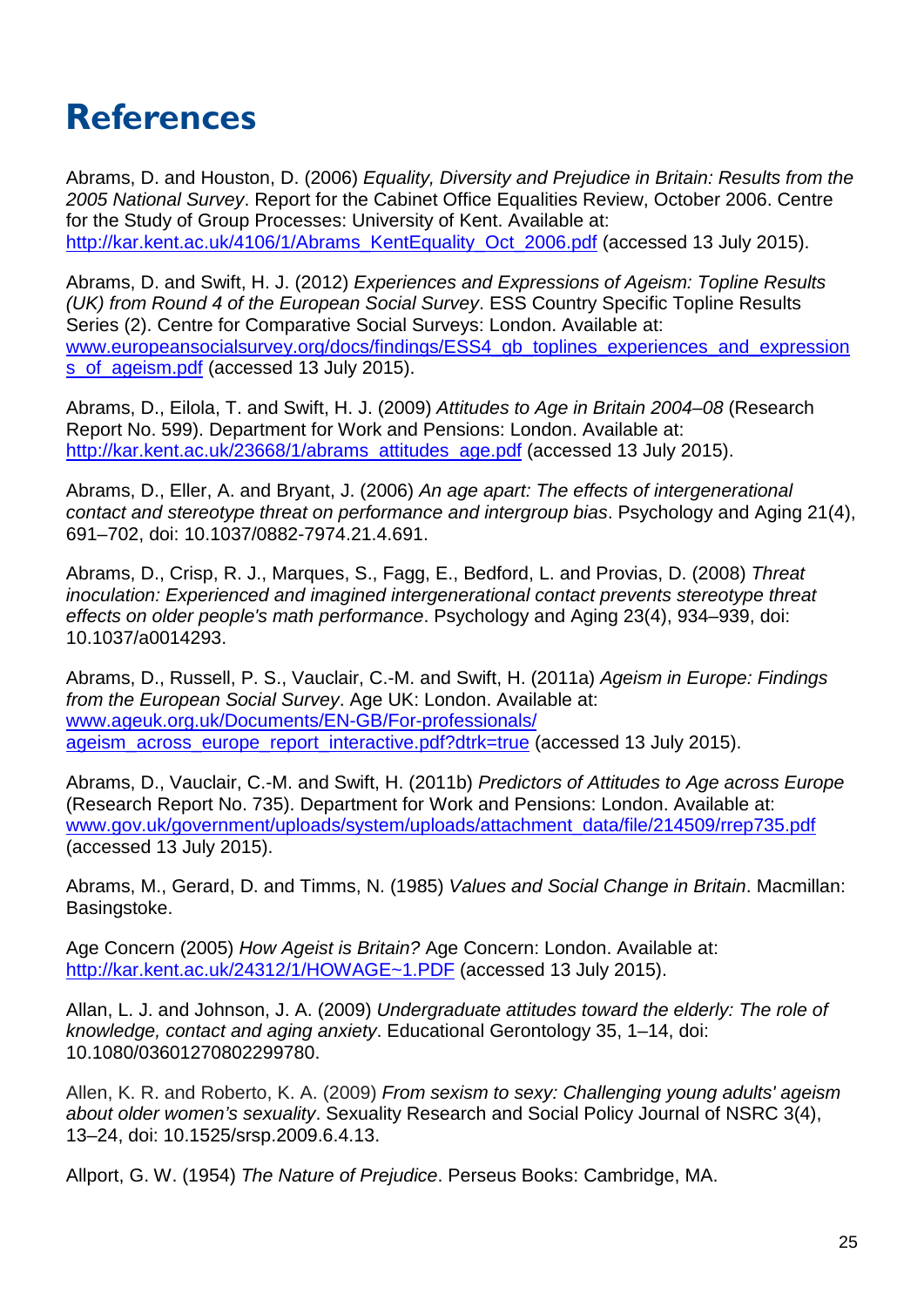Andersen, R. and Fetner, T. (2008) *Economic inequality and intolerance: Attitudes towards homosexuality in 35 democracies*. American Journal of Political Science 52(4), 942–958, doi: 10.1111/j.1540-5907.2008.00352.x.

Angus, J. and Reeve, P. (2006) *Ageism: A threat to "aging well" in the 21st century*. Journal of Applied Gerontology 25(2), 137–152, doi: 10.1177/0733464805285745.

Arber, S. and Ginn, J. (1991) *Gender and Later Life: A Sociological Analysis of Resources and Constraints*. Sage: London.

Arslanian-Engoren, C. (2007) *Gender and age differences in nurses' triage decisions using vignette patients*. Nursing Research 50(1), 61–66.

Avorn, J. and Langer, E. (1982) *Induced disability in nursing home patients: A controlled trial*. Journal of the American Geriatrics Society 30(6), 397–400.

Barnett, C. (2005) *Ageism and sexism in the workplace*. Generations 29(3), 25–30.

Berry, C. (2012) *The Rise of Gerontocracy? Addressing the Intergenerational Democratic Deficit*. Intergenerational Foundation: London. Available at: [www.if.org.uk/wp-content/](http://www.if.org.uk/wp-content/uploads/2012/04/IF_Democratic_Deficit_final.pdf) [uploads/2012/04/IF\\_Democratic\\_Deficit\\_final.pdf](http://www.if.org.uk/wp-content/uploads/2012/04/IF_Democratic_Deficit_final.pdf) (accessed 28 July 2015).

Boaz, A., Hayden, C. and Bernard, M. (1999) *Attitudes and Aspirations of Older People: A Review of the Literature* (Research Report No. 101). Department of Social Security: London. Available at:

[http://webarchive.nationalarchives.gov.uk/20130314010347/http://research.dwp.gov.uk/asd/asd](http://webarchive.nationalarchives.gov.uk/20130314010347/http:/research.dwp.gov.uk/asd/asd5/rrep101.pdf) [5/rrep101.pdf](http://webarchive.nationalarchives.gov.uk/20130314010347/http:/research.dwp.gov.uk/asd/asd5/rrep101.pdf) (accessed 13 July 2015).

Brewer, M. B. (1988) [A dual process model of impression formation.](http://books.google.co.uk/books?hl=en&lr=&id=Kg3sAgAAQBAJ&oi=fnd&pg=PA1&dq=A+dual+process+model+of+impression+formation.&ots=0S-TmeSZ8n&sig=h5cFoGHS3t1kAixT8bNudBdjcAU%23v=onepage&q=A%20dual%20process%20model%20of%20impression%20formation.&f=false) In Srull, T. K. and Wyer, R. S. (eds), *Advances in Social Cognition*. Erlbaum: Hillsdale, NJ, 65–76.

*British Social Attitudes Survey* (1983). Available at: <http://discover.ukdataservice.ac.uk/catalogue/?sn=1935&type=Data%20catalogue> (accessed 16 July 2015).

Bugental, D. B. and Hehman, J. A. (2007) *Ageism: A review of research and policy implications*. Social Issues and Policy Review 1(1), 173–216.

Butler, R. N. (1969) *Age-ism: Another form of bigotry*. The Gerontologist 9(4), 243–246.

Centre for Policy on Ageing (2009a) *Ageism and age discrimination in secondary health care in the United Kingdom: A review from the literature*. Available at: [www.cpa.org.uk/information/reviews/CPA](http://www.cpa.org.uk/information/reviews/CPA-ageism_and_age_discrimination_in_secondary_health_care-report.pdf)[ageism\\_and\\_age\\_discrimination\\_in\\_secondary\\_health\\_care-report.pdf](http://www.cpa.org.uk/information/reviews/CPA-ageism_and_age_discrimination_in_secondary_health_care-report.pdf) (accessed 13 July 2015).

Centre for Policy on Ageing (2009b) *Ageism and age discrimination in mental health care in the United Kingdom: A review from the literature*. Available at: [www.cpa.org.uk/information/reviews/CPA-](http://www.cpa.org.uk/information/reviews/CPA-ageism_and_age_discrimination_in_mental_health_care-report.pdf)

[ageism\\_and\\_age\\_discrimination\\_in\\_mental\\_health\\_care-report.pdf](http://www.cpa.org.uk/information/reviews/CPA-ageism_and_age_discrimination_in_mental_health_care-report.pdf) (accessed 13 July 2015).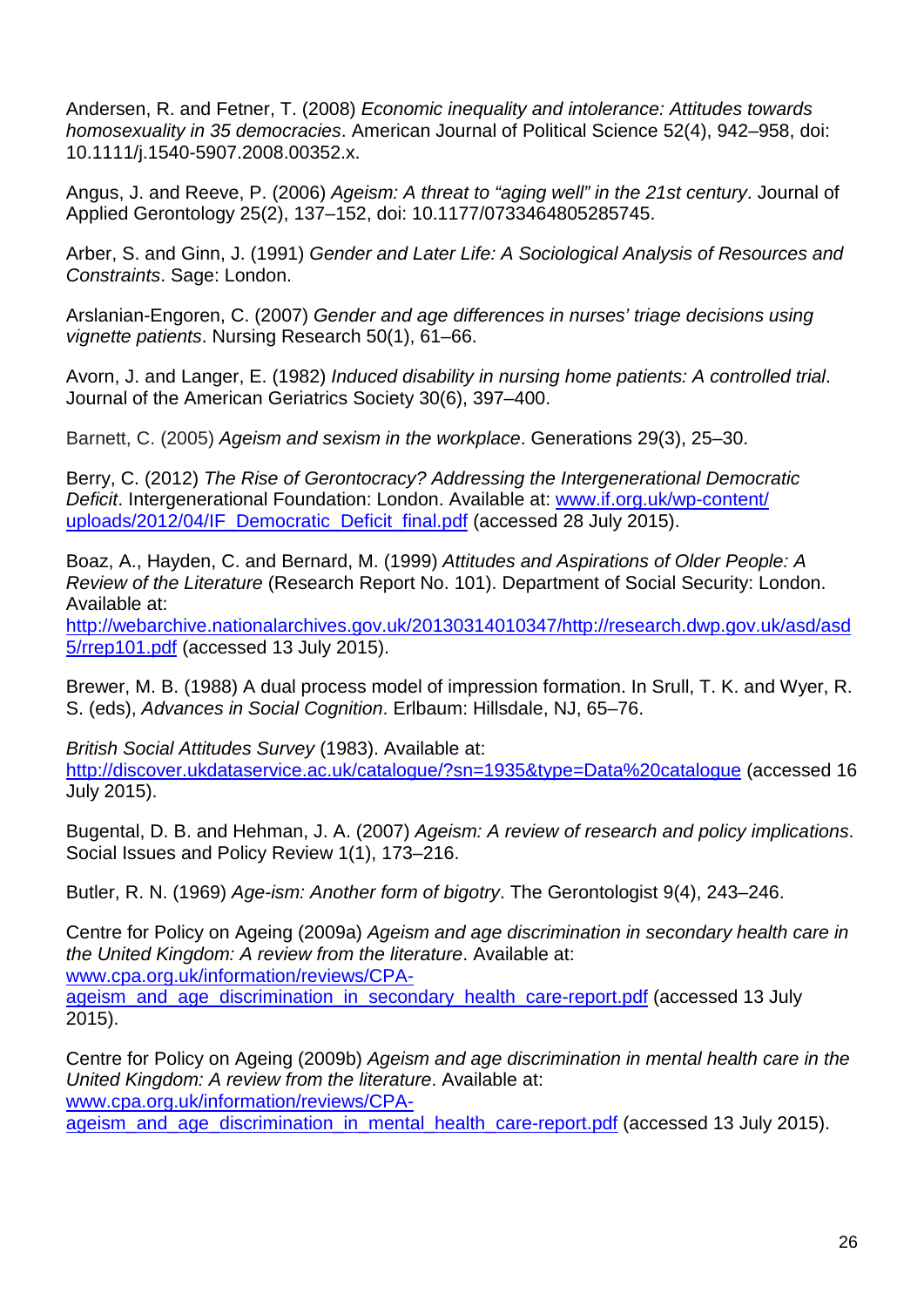Chiu, W. C. K., Chan, A. W., Snape, E. and Redman, T. (2001) *Age stereotypes and discriminatory attitudes towards older workers: An East-West comparison*. Human Relations 54(5), 629–661.

Christian, J., Turner, R., Holt, N., Larkin, M. and Cotler, J. H. (2014) *Does intergenerational contact reduce ageism: When and how contact interventions actually work?* Journal of Arts and Humanities 3(1), 1–15.

Citizens Advice (2007) *Citizens Advice Bureaux: Tackling the Cost of Inequality*. Available at: [www.citizensadvice.org.uk/tackling\\_the\\_cost\\_of\\_inequality\\_final-3.pdf](http://www.citizensadvice.org.uk/tackling_the_cost_of_inequality_final-3.pdf) (accessed 13 July 2015).

Clarke, L. H. and Griffin, M. (2008) *Visible and invisible ageing: Beauty work as a response to ageism*. Ageing and Society 28(5), 653–674, doi: 10.1017/S0144686X07007003.

Collins, E., Katona, C. and Orrell, M. (1995) *Management of depression in the elderly by general practitioners: II. Attitudes to ageing and factors affecting practice*. Family Practice 12(1), 12–17.

Coupland, N. and Coupland, J. (1993) *Discourses of ageism and anti-ageism*. Journal of Aging Studies 7, 279–301.

Cowgill, D. O. and Holmes, L. D. (1972) *Aging and Modernization*. Appleton-Century-Crofts: New York.

Crisp, R. J. and Turner, R. N. (2009) *Can imagined interactions produce positive perceptions? Reducing prejudice through simulated social contact*. American Psychologist 64, 231–240.

Cuddy, A. J. C. and Fiske, S. T. (2002) *Doddering, but dear: Process, content, and function in stereotyping of older persons*. In Nelson, T. (ed.). Ageism: Stereotyping and Prejudice Against Older Persons. MIT Press: Cambridge, MA, 3–26.

Cuddy, A. J. C., Norton, M. I. and Fiske, S. T. (2005) *The old stereotype: The pervasiveness and persistence of the elderly stereotype.* Journal of Social Issues 61, 267–285.

Cumming, E. and Henry, W. (1961) *Growing Old: The Process of Disengagement*. New York: Basic Books.

Cuthbert, L., Hutchison, P., Abrams, D., Crisp, R. and Eller, A. (2014) *Reducing ageism through direct and extended intergenerational contact*. Paper presented at Society for Psychological Study of Social Issues Biennial Conference 2014, Portland, OR.

Dasgupta, N. and Greenwald, A. G. (2001) *On the malleability of automatic attitudes: combating automatic prejudice with images of admired and disliked individuals*. Journal of Personality and Social Psychology 81(5), 800.

Deary, I. J., Smith, R., Mitchell, C. and MacLennan, W. J. (1993) *Geriatric medicine: Does teaching alter medical students' attitudes to elderly people?* Medical Education 27(5), 399–405.

Demakakos, P., Hacker, E. and Gjonça, E. (2006) Perceptions of ageing. In Banks, J., Breeze, E., Lessof, C. and Nazroo, J. (eds), *Retirement, Health and Relationships of the Older Population in England: The 2004 English Longitudinal Study of Ageing (Wave 2)*, 339–351. Available at: [www.ifs.org.uk/elsa/report06/ch11.pdf](http://www.ifs.org.uk/elsa/report06/ch11.pdf) (accessed 13 July 2015).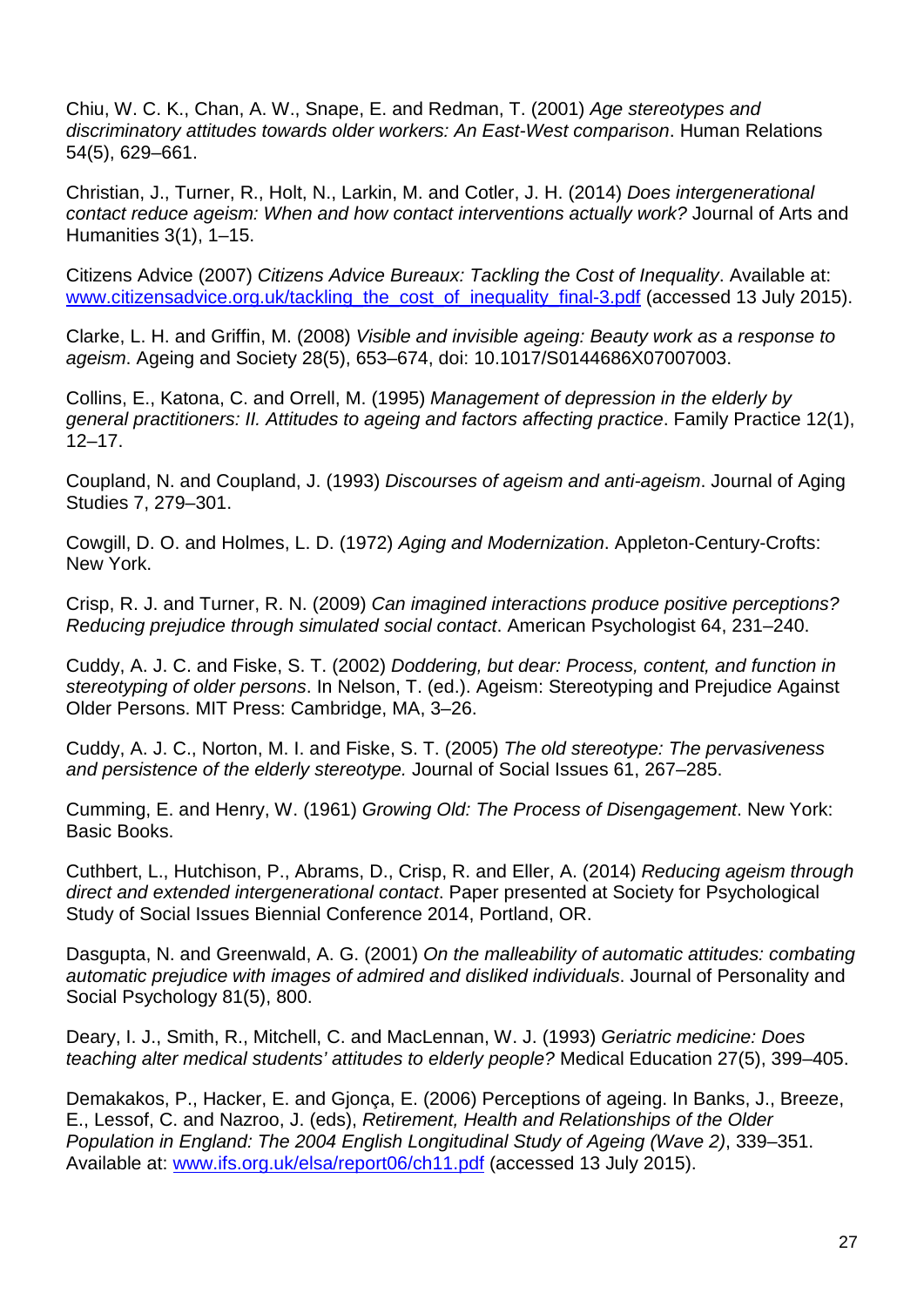Department for Work and Pensions (2013) *Older Workers Statistical Information Booklet 2013*. Official Statistics. London: DWP. Available at:

[www.gov.uk/government/uploads/system/uploads/attachment\\_data/file/264899/older-workers](https://www.gov.uk/government/uploads/system/uploads/attachment_data/file/264899/older-workers-statistical-information-booklet-2013.pdf)[statistical-information-booklet-2013.pdf](https://www.gov.uk/government/uploads/system/uploads/attachment_data/file/264899/older-workers-statistical-information-booklet-2013.pdf) (accessed 13 July 2015).

Department for Work and Pensions (2014) *Number of centenarians at record high: World War 1 generation hit 100*. Press release. Available at: [www.gov.uk/government/news/number-of](https://www.gov.uk/government/news/number-of-centenarians-at-record-high-world-war-1-generation-hit-100)[centenarians-at-record-high-world-war-1-generation-hit-100](https://www.gov.uk/government/news/number-of-centenarians-at-record-high-world-war-1-generation-hit-100) (accessed 13 July 2015).

Dickerson, S. S. and Kemeny, M. E. (2004) *Acute stressors and cortisol responses: a theoretical integration and synthesis of laboratory research*. Psychological Bulletin 130(3), 355.

Drury, L., Abrams, D., Swift., H. J. and Ray, S. (in press) *Evidence Review: The Benefits of Making Intergenerational Connections – A Critical Review of Intergenerational Contact Literature and Intergenerational Programmes*. Age UK: London.

Estes, C. L. (1979) *The Aging Enterprise: A Critical Examination of Social Policies and Services for the Aged*. Jossey-Bass: San Francisco, CA.

EUR-Lex (2000) *Council Directive 2000/78/EC of 27 November 2000 establishing a general framework for equal treatment in employment and occupation*. Available at: [http://eur](http://eur-lex.europa.eu/LexUriServ/LexUriServ.do?uri=CELEX:32000L0078:en:HTML)[lex.europa.eu/LexUriServ/LexUriServ.do?uri=CELEX:32000L0078:en:HTML](http://eur-lex.europa.eu/LexUriServ/LexUriServ.do?uri=CELEX:32000L0078:en:HTML) (accessed 28 July 2015).

Fiske, S. T., Cuddy, J. C., Glick, P. and Xu, J. (2002) *A model of (often mixed) stereotype content: Competence and warmth respectively follow from perceived status and competition*. Journal of Personality and Social Psychology 82, 878–902.

George, R. and Maguire, M. (1998) *Older women training to teach*. Gender and Education 10(4), 417–430, doi: 10.1080/09540259820844.

Goodman, A., Adams, A. and Swift H. J. (2015) *Hidden Citizens: How Can We Identify the Most Lonely Older Adults?* The Campaign to End Loneliness/University of Kent: London. Available at: [www.gulbenkian.org.uk/files/25-06-15-Hidden%20Citizens%20Research%20Report.pdf](http://www.gulbenkian.org.uk/files/25-06-15-Hidden%20Citizens%20Research%20Report.pdf) (accessed 28 July 2015).

Grant, D., Walker, H., Butler, N., Meadows, M., Hogan, M. and Li, D. (2006) *Gender Discrimination and Ageist Perceptions*. Liverpool John Moores University, European Social Fund Objective 3, Research Report. Available at: <http://researchonline.ljmu.ac.uk/800/1/GDAP%20Research%20Report.pdf> (accessed 28 July 2015).

Hagestad, G. O. and Uhlenberg, P. (2005) *The social separation of old and young: A root of ageism*. Journal of Social Issues 61(2), 343–360.

Harris, J. and Fielder, C. M. (1988) *Preadolescent attitudes toward the elderly: An analysis of race, gender and contact variables*. Adolescence 23, 335–340.

Harwood, J., Hewstone, M., Paolini, S. and Voci, A. (2005) *Grandparent-grandchild contact and attitudes toward older adults: Moderator and mediator effects*. Personality and Social Psychology Bulletin 31, 393–406.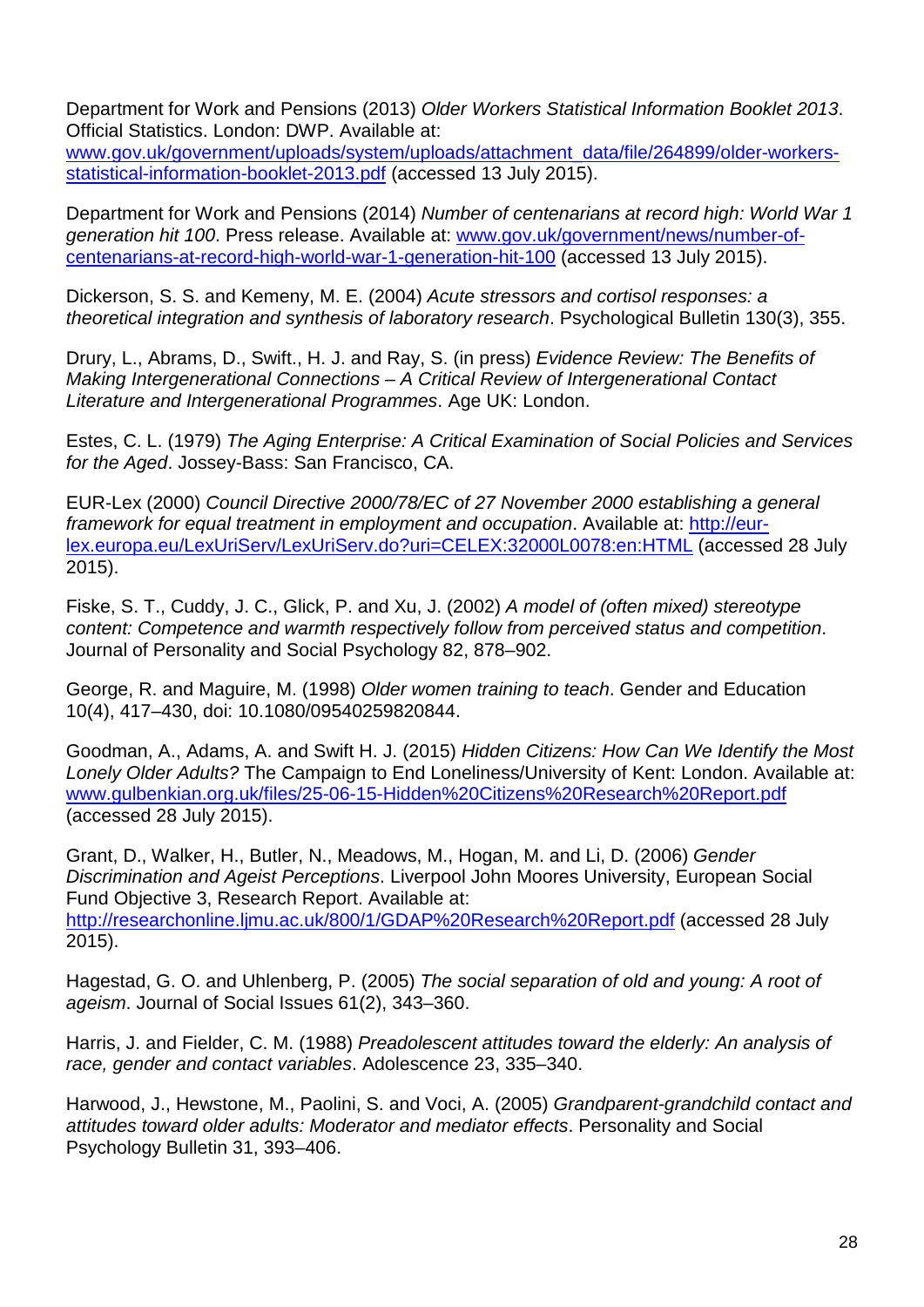Haslam, A., Oakes, P., Turner, J. and McGarty, C. (1996) Social identity, self-categorization, and the perceived homogeneity of ingroups and outgroups: The interaction between social motivation and cognition. In Sorrentino, R. and Higgins, E. (eds), *Handbook of Motivation and Cognition: The Interpersonal Context*. Guilford Press: New York, 182–222.

Hawkins, M. J. (1996) *College students' attitudes towards elderly persons*. Educational Gerontology: An International Quarterly 22(3), 271–279.

Hess, T. M., Auman, C., Colcombe, S. J. and Rahhal, T. A. (2003) *The impact of stereotype threat on age differences in memory performance*. The Journals of Gerontology. Series B, Psychological Sciences and Social Sciences 58(1), 3–11.

Hicks, J. and Allen, G. (1999) *A Century of Change: Trends in UK Statistics Since 1900.* House of Commons Library Research Paper 99/111. Available at: [http://researchbriefings.parliament.uk/ResearchBriefing/Summary/RP99-111#fullreport](http://researchbriefings.parliament.uk/ResearchBriefing/Summary/RP99-111%23fullreport) (accessed 28 July 2015).

Holstein, M. B. and Minkler, M. (2003) *Self, society and the "new gerontology"*. The Gerontologist 43, 787–796.

Hornstein, Z., Encel, S., Gunderson, M. and Neumark, D. (2001) *Outlawing Age Discrimination: Foreign Lessons, UK Choices*. The Policy Press for the Joseph Rowntree Foundation: Bristol. Available at: [www.jrf.org.uk/sites/files/jrf/jr099-age-discrimination-uk.pdf](http://www.jrf.org.uk/sites/files/jrf/jr099-age-discrimination-uk.pdf) (accessed 13 July 2015).

Hummert, M. L., Garstka, T. A., Shaner, J. L. and Strahm, S. (1994) *Stereotypes of the elderly held by young, middle-aged, and elderly adults*. Journal of Gerontology 49(5), 240–249.

Hutchison, P., Fox, E., Laas, A., Matharu, J. and Urzi, S. (2010) *Anxiety, outcome expectancies, and young people's willingness to engage in contact with the elderly*. Educational Gerontology 36(10–11), 1008–1021, doi: 10.1080/03601271003723586

International Social Survey Programme (1989) Available at: <http://zacat.gesis.org/webview/index.jsp?object=http://zacat.gesis.org/obj/fStudy/ZA1680> (accessed 16 July 2015).

Jyrkinen, M. (2014) *Women managers, careers and gendered ageism*. Scandinavian Journal of Management 30(2), 175–185, doi: 10.1016/j.scaman.2013.07.002

Kane, R. L. and Kane, R. A. (2005) *Ageism in healthcare and long-term care*. Generations 29, 49–54.

Knox, V., Gekoski, W. L. and Johnson, E. A. (1986) *Contact with and perceptions of the elderly*. The Gerontologist 26(3), 309–313, doi: 10.1093/geront/26.3.309.

Lamont, R. A., Swift, H. J. and Abrams, D. (2015) *A review and meta-analysis of age-based stereotype threat: Negative stereotypes, not facts, do the damage*. Psychology and Ageing 31(1), 180–193.

Lauzen, M. M. and Dozier, D. M. (2005) *Maintaining the double standard: Portrayals of age and gender in popular films*. Sex Roles 52(7–8), 437–446, doi: 10.1007/s11199-005-3710-1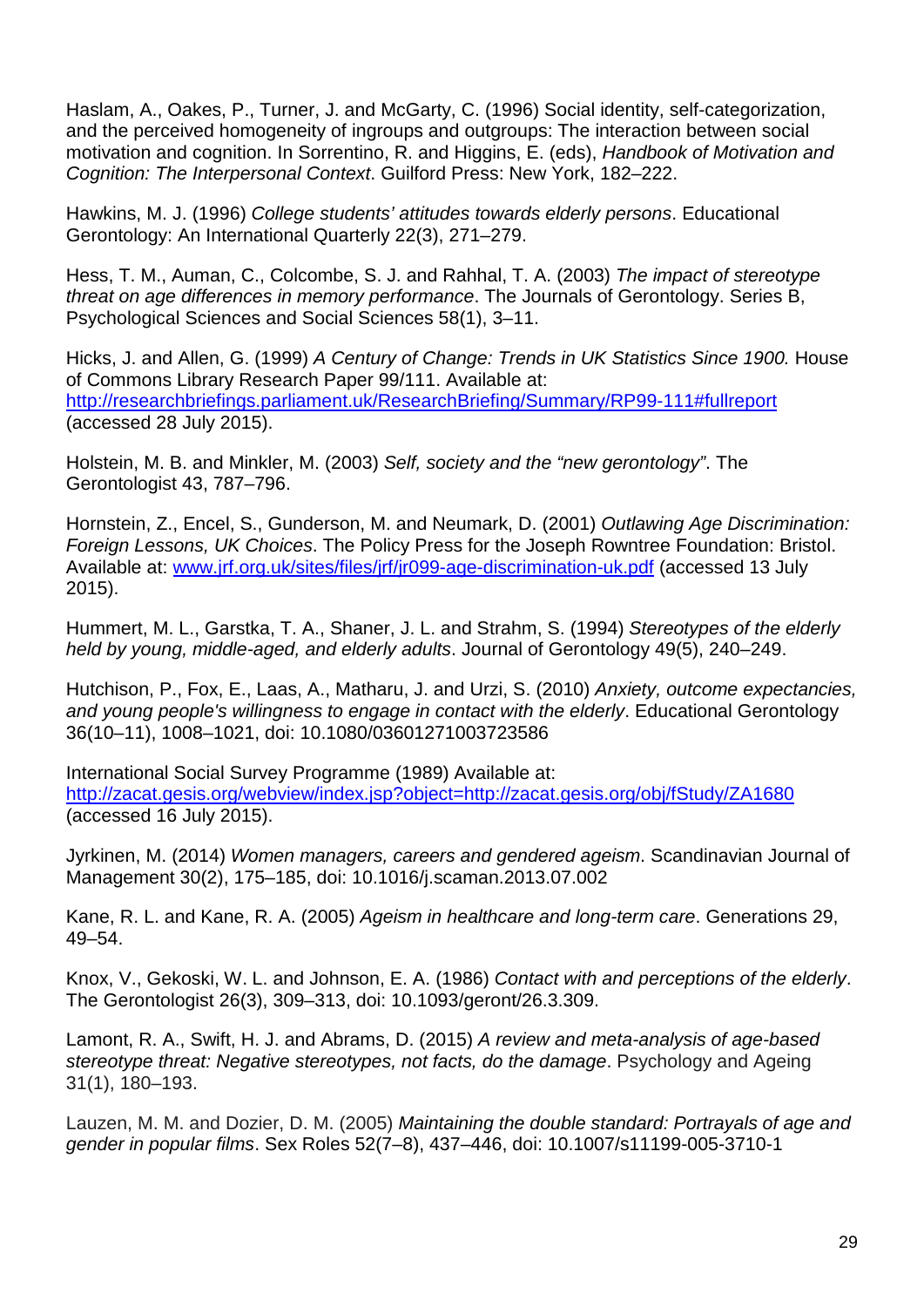Leach, J. and Hanton, A. (2015) *Intergenerational Fairness Index 2015: A 10% decline since 2010*. The Intergenerational Foundation: London. Available at: [www.if.org.uk/wp](http://www.if.org.uk/wp-content/uploads/2015/07/2015-Intergenerational-Fairness-Index.pdf)[content/uploads/2015/07/2015-Intergenerational-Fairness-Index.pdf](http://www.if.org.uk/wp-content/uploads/2015/07/2015-Intergenerational-Fairness-Index.pdf) (accessed 28 July 2015).

Levy, B. R. and Myers, L. M. (2004) *Preventive health behaviors influenced by self-perceptions of aging*. Preventive Medicine 39(3), 625–629.

Levy, B. R., Slade, M. D. and Kasl, S. V. (2002a) *Longitudinal benefit of positive selfperceptions of aging on functional health.* The Journals of Gerontology Series B: Psychological Sciences and Social Sciences 57(5), P409–P417.

Levy, B. R., Slade, M. D., Kunkel, S. R. and Kasl, S. V. (2002b) *Longevity increased by positive self-perceptions of aging*. Journal of Personality and Social Psychology 83(2), 261.

Levy, B. R., Zonderman, A. B., Slade, M. D. and Ferrucci, L. (2009) *Age stereotypes held earlier in life predict cardiovascular events in later life*. Psychological Science 20(3), 296–298.

Löckenhoff, C. E., De Fruyt, F., Terracciano, A., McCrae, R. R., De Bolle, M., Costa Jr, P. T., Aguilar-Vafaie, M. E., Ahn, C., Ahn, H., Alcalay, L., Allik, J., Avdeyeva., Tatyana V., Barbaranelli, C., Benet-Martinez, V., Blatný, M., Bratko, D., Cain, T., Crawford, J. T., Lima, M. P., Ficková, E., Gheorghiu, M., Halberstadt, J., Hřebíčková, M., Jussim, L., Klinkosz, W., Knežević, G., de Figueroa, N. L., Martin, T. A., Marušić, I., Mastor, K. A., Miramontez, D. R., Nakazato, K., Nansubuga, F., Pramila, V. S., Realo, A., Rolland, J.-P., Rossier, J., Schmidt, V., Sekowski, A., Shakespeare-Finch, J., Shimonaka, Y., Simonetti, F., Siuta, J., Smith, P. B., Szmigielska, B., Wang, L., Yamaguchi, M. and Yik, M. (2009) *Perceptions of aging across 26 cultures and their culture-level associates*. Psychology and Aging 24(4), 941–954.

Luo, Y., Xu, J., Granberg, E. and Wentworth, W. M. (2011) *A longitudinal study of social status, perceived discrimination, and physical and emotional health among older adults*. Research on Aging 34(3), 275–301.

Macnicol, J. (2006) *Age Discrimination: An Historical and Contemporary Analysis.* Cambridge University Press: Cambridge.

Magd, H. (2003) *Management attitudes and perceptions of older employees in hospitality management.* International Journal of Contemporary Hospitality Management 15(7), 393–401.

Martin, R., Williams, C. and O'Neill, D. (2009) *Retrospective analysis of attitudes to ageing in the Economist: apocalyptic demography for opinion formers*. BMJ, 339, b4914.

McEwen, B. S. (1998) *Stress, adaption, and disease: Allostasis and allostatic load*. Annals of the New York Academy of Sciences 840, 33–44.

McGarty, C. (2001) *Social identity theory does not maintain that identification produces bias and self-categorisation theory does not maintain that salience is identification*. British Journal of Social Psychology 40, 173–176.

McNair, S. and Flynn, M. (2005) *The age dimension of employment practices: employer case studies*. Department of Trade and Industry: London. Available at: [www.mbsportal.bl.uk/secure/subjareas/hrmemplyrelat/bis/err%20series/120242file11436.pdf](http://www.mbsportal.bl.uk/secure/subjareas/hrmemplyrelat/bis/err%20series/120242file11436.pdf) (accessed 13 July 2015).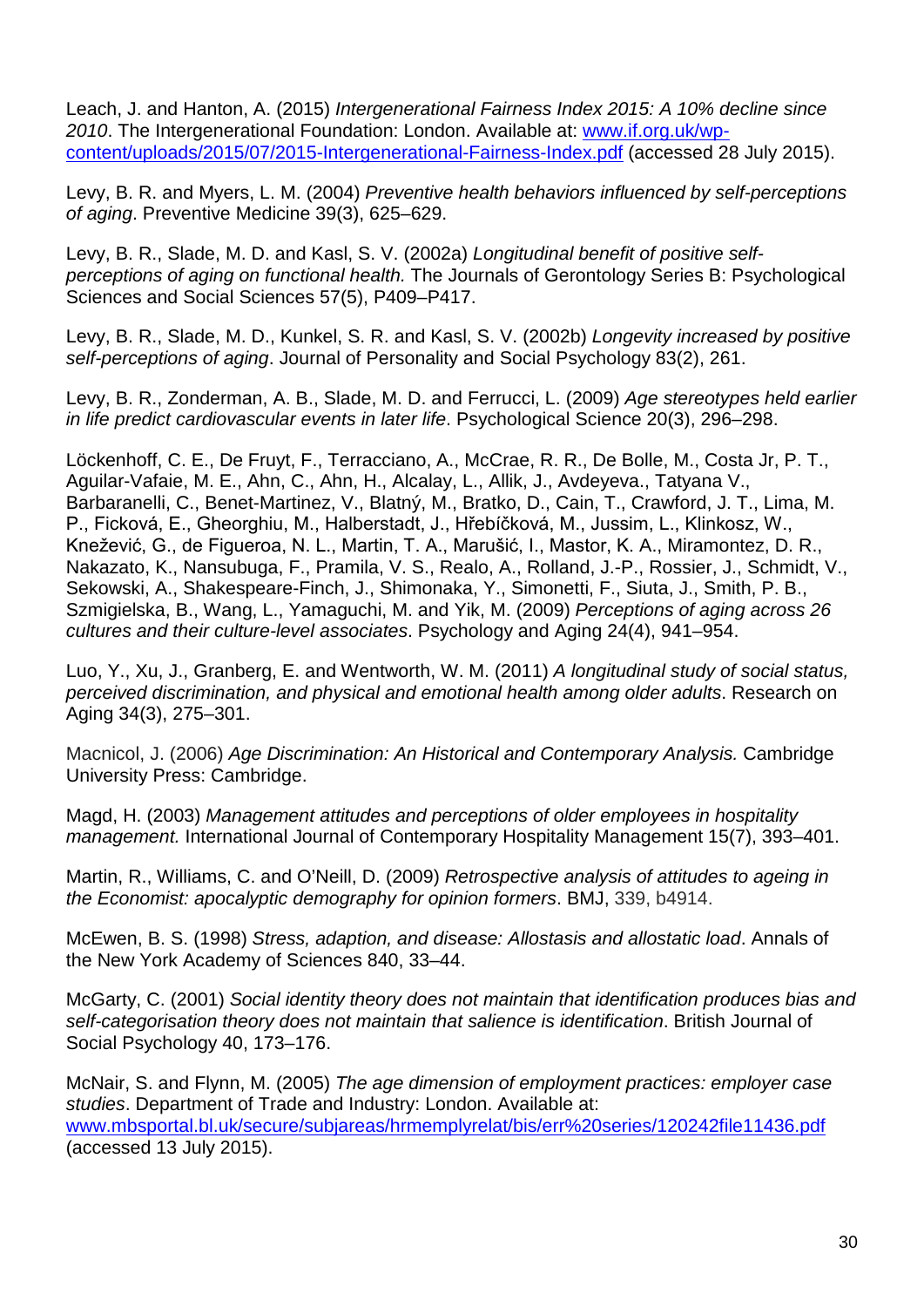Meisner, B. A. (2012) *A meta-analysis of positive and negative age stereotype priming effects on behavior among older adults*. The Journals of Gerontology Series B: Psychological Sciences and Social Sciences 67(1), 13–17.

Metcalf, H. and Meadows, P. (2010) *Second survey of employers' policies, practices and preferences relating to age, 2010*. Department for Business, Innovation & Skills/Department for Work and Pensions: London. Available at:

[www.gov.uk/government/uploads/system/uploads/attachment\\_data/file/214453/rrep682.pdf](https://www.gov.uk/government/uploads/system/uploads/attachment_data/file/214453/rrep682.pdf) (accessed 28 July 2015).

Myles, J. (1984) *Old Age in the Welfare State*. Little, Brown: Boston, MA.

Nelson, T. D. (2002) *Ageism: Stereotyping and Prejudice Against Older Persons*. Massachusetts Institute of Technology: Cambridge, MA.

Neugarten, B. L. (1974) *Age groups in American society*. Annals of the American Academy of Political and Social Science 415, 187–198.

Nochajski, T. H., Davis, E. L., Waldrop, D. P., Fabiano, J. A. and Goldberg, L. J. (2011) *Dental students' attitudes about older adults: Do type and amount of contact make a difference?* Journal of Dental Education 75(10), 1329–1332.

North, M. S. and Fiske, S. T. (2012) *An inconvenienced youth? Ageism and its potential intergenerational roots.* Psychological Bulletin 138(5), 982–997, doi: 10.1037/a0027843

North, M. S. and Fiske, S. T. (2013) *A prescriptive, intergenerational-tension ageism scale: Succession, Identity and Consumption (SIC).* Psychological Assessment 25, 706–713.

OECD (2012) *Education at a Glance 2012*, Table A1.3a. Available at: <http://dx.doi.org/10.1787/888932664233> (accessed 28 July 2015).

Palmore, E. B. (1999) *Ageism: Negative and Positive*. Springer Publishing Company: New York, NY.

Palmore, E. B., Branch, L. E. and Harris, D. K. (2005) *Encyclopedia of Ageism*. Haworth Pastoral Press: Binghampton, NY.

Pampel, F. (1998) *Aging, Social Inequality or Public Policy*. Pine Forge Press, Thousand Oaks, CA.

Pascoe, E. A. and Smart-Richman, L. (2009) *Perceived discrimination and health: a metaanalytic review*. Psychological Bulletin 135(4), 531.

Pettigrew, T. F. and Tropp, L. R. (2006) *A meta-analytic test of intergroup contact theory*. Journal of Personality and Social Psychology 90(5), 751–783, doi: 10.1037/0022-3514.90.5.751

Pickering, M. (2001) *Stereotyping: The Politics of Representation*. Palgrave Macmillan: Basingstoke.

Quinn, A. (1999) *The use of experiential learning to help social work students assess their attitudes towards practice with older people*. Social Work Education 18(2), 171–182.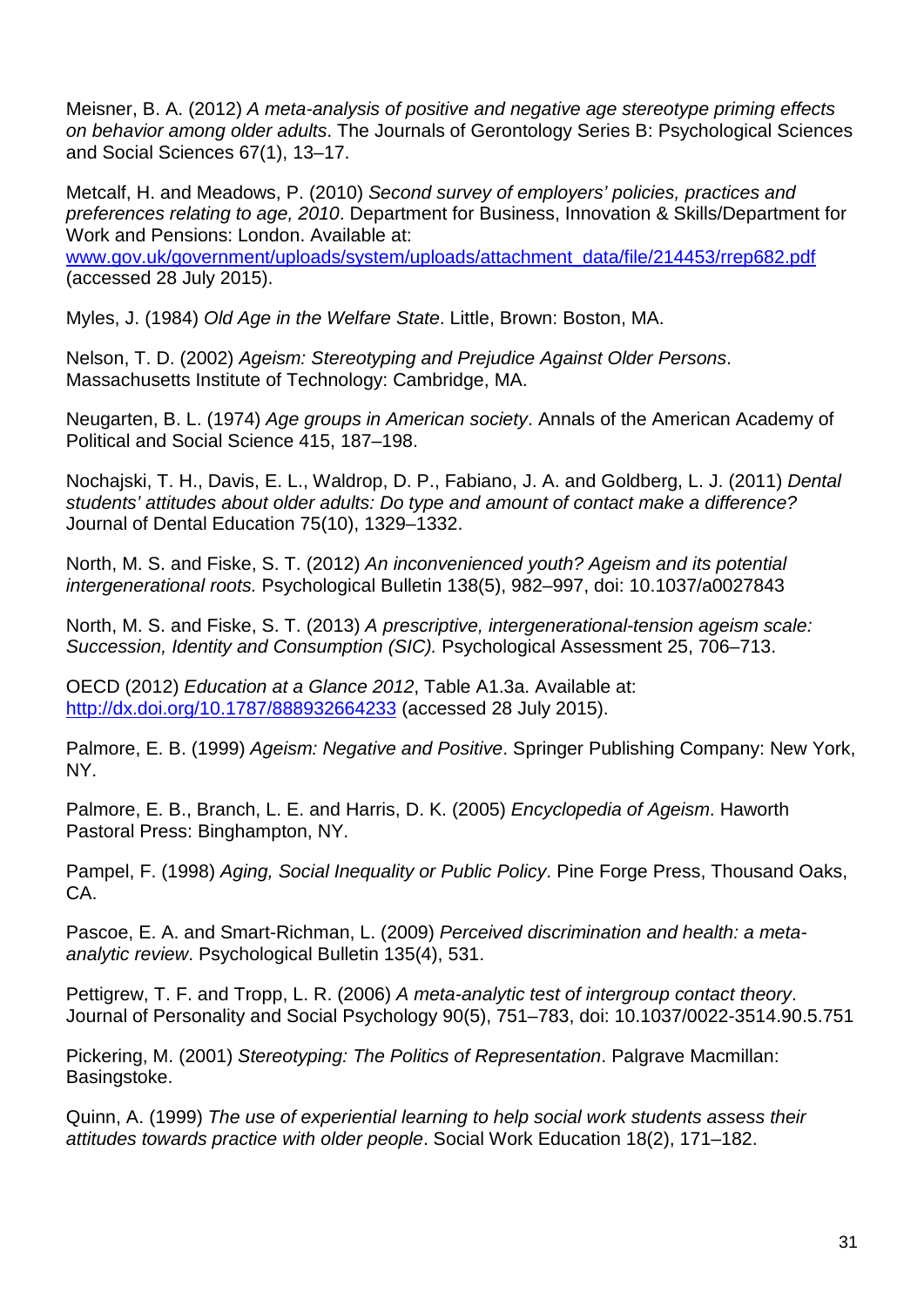Ray, S., Sharp, E. and Abrams, D. (2006) *Ageism: A Benchmark of Public Attitudes in Britain*. Age Concern England: London.

Rubin, M. and Badea, C. (2012) *They're all the same!. . . but for several different reasons: A review of the multicausal nature of perceived group variability*. Current Directions in Psychological Science 21, 367–372, [doi:](http://en.wikipedia.org/wiki/Digital_object_identifier) [10.1177/0963721412457363.](http://dx.doi.org/10.1177%2F0963721412457363)

Salmon, P. (1993) *Interactions of nurses with elderly patients: Relationship to nurses' attitudes and to formal activity periods*. Journal of Advanced Nursing 18(1), 14–19.

Schwartz, L. K. and Simmons, J. P. (2001) *Contact quality and attitudes toward the elderly*. Educational Gerontology 27(2), 127–137, doi: 10.1080/03601270151075525

Shaw, A. B. (1994) *In defence of ageism*. Journal of Medical Ethics 20(3), 188–194.

Shenkin, S. D., Laidlaw, K., Allerhand, M., Mead, G. E., Starr, J. M. and Deary, I. J. (2014) *Life course influences of physical and cognitive function and personality on attitudes to aging in the Lothian Birth Cohort 1936*. International Psychogeriatrics 26(9), 1–14.

*Social Change and Economic Life Initiative Survey* (1986) Available at: <http://discover.ukdataservice.ac.uk/catalogue?sn=2798> (accessed 16 July 2015).

Soliz, J. and Harwood, J. (2003) *Perceptions of communication in a family relationship and the reduction of intergroup prejudice*. Journal of Applied Communication Research 31, 320–345.

Statham, E. (2009) *Promoting intergenerational programmes: where is the evidence to inform policy and practice?* Evidence and Policy: A Journal of Research, Debate and Practice 5(4), 471–488.

Steele, C. M. (2010) *Whistling Vivaldi: And Other Clues to How Stereotypes Affect Us* (Issues of Our Time). W. W. Norton and Company: New York, NY.

Steele, C. M. and Aronson, J. (1995) *Stereotype threat and the intellectual test performance of African-Americans.* Journal of Personality and Social Psychology 69, 797–811.

Stuckelberger, A., Abrams, D. and Chastonay, P. (2012) *Age discrimination as a source of exclusion in Europe: The need for a human rights plan for older persons*. In Scharf, T. and Keating, N. (eds), From Exclusion to Inclusion in Old Age – A Global Challenge. Policy Press: Bristol, 8.

Sweiry, D. and Willitts, M. (2012*) Attitudes to age in Britain 2010/11* (In-House Research No. 7). Department for Work and Pensions: London. Available at: [www.gov.uk/government/uploads/system/uploads/attachment\\_data/file/214361/ihr7.pdf](https://www.gov.uk/government/uploads/system/uploads/attachment_data/file/214361/ihr7.pdf) (accessed 28 July 2015).

Swift, H. J., Lamont, R. A. and Abrams, D. (2012) *Are they half as strong as they used to be? An experiment testing whether age-related social comparisons impair older people's hand grip strength and persistence*. BMJ Open 2(3), 1–6.

Swift, H. J., Abrams, D. and Marques, S. (2013) *Threat or boost? Social comparison affects older people's performance differently depending on task domain*. The Journals of Gerontology Series B: Psychological Sciences and Social Sciences 68(1), 23–30.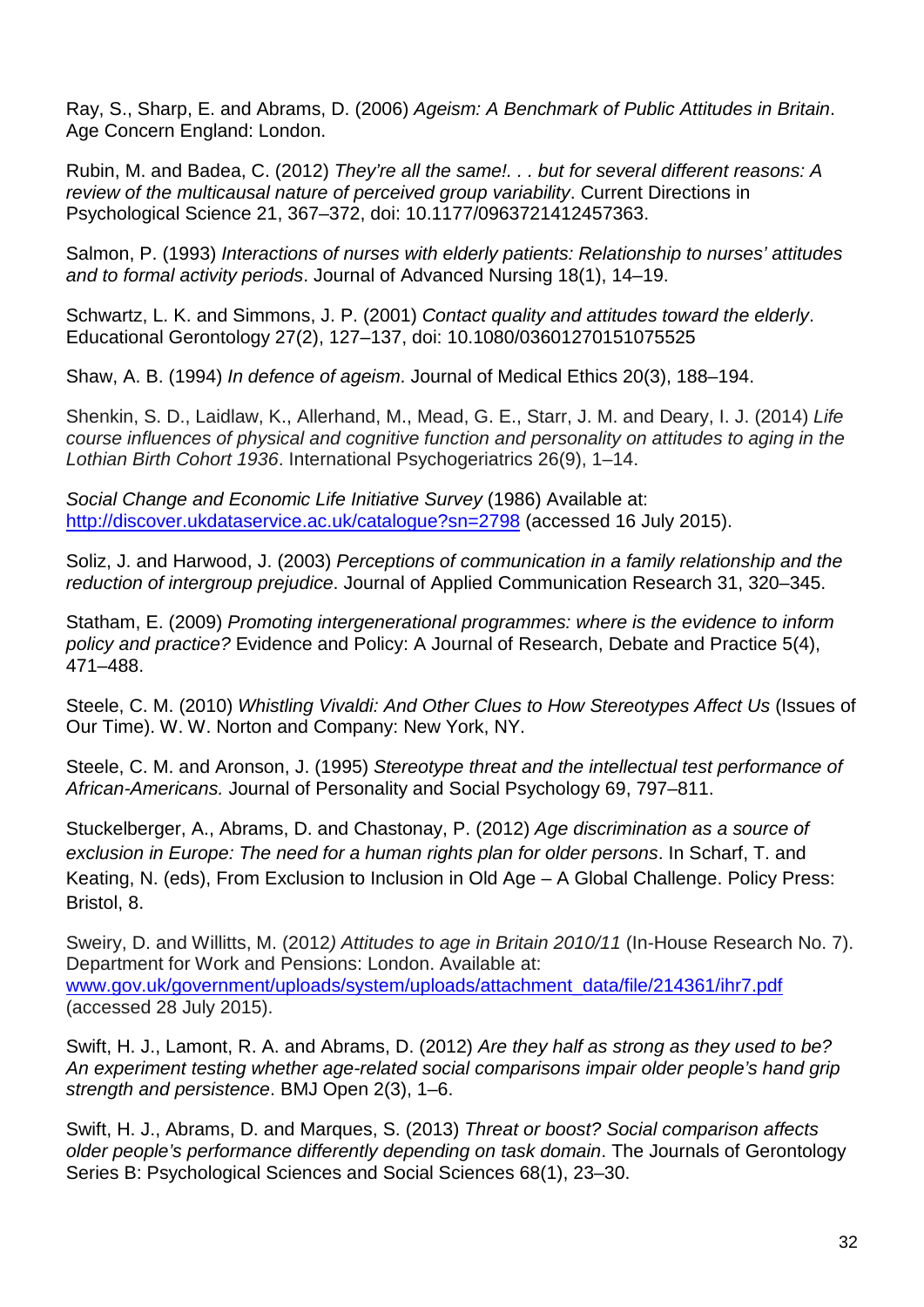Tam, T., Hewstone, M., Harwood, J., Voci, A. and Kenworthy, J. (2006) *Intergroup contact and grandparent-grandchild communication: The effects of self-disclosure on implicit and explicit biases against older people.* Group Processes and Intergroup Relations 9(3), 413–429, doi: 10.1177/1368430206064642.

Taylor, P. and Walker, A. (1998) *Employers and older workers: Attitudes and employment practices*. Ageing and Society 18(6), 641–658.

Taylor, P. and Walker, A. (2003) *Age discrimination in the labour market and policy responses: the situation in the United Kingdom*. Geneva Papers on Risk and Insurance 28(4), 612–624.

Thane, P. (2000) *Old Age in English History*. Oxford University Press: Oxford.

Townsend, P. (1981) *The structured dependency of the elderly: The creation of social policy in the twentieth century*. Ageing and Society 1, 5–28.

Tsai, F. J., Motamed, S. and Rougemont, A. (2013) *The protective effect of taking care of grandchildren on elders' mental health? Associations between changing patterns of intergenerational exchanges and the reduction of elders' loneliness and depression between 1993 and 2007 in Taiwan.* BMC Public Health 13(1), 567.

van den Heuvel, W. J. A. and van Santvoort, M. M. (2011) *Experienced discrimination amongst European old citizens.* European Journal of Ageing 8(4), 291–299.

Vauclair, C.-M., Abrams, D. and Bratt, C. (2010) *Measuring attitudes to age in Britain: Reliability and validity of the indicators* (Working Paper No. 90). Department for Work and Pensions: London. Available at:

[www.gov.uk/government/uploads/system/uploads/attachment\\_data/file/214388/WP90.pdf](https://www.gov.uk/government/uploads/system/uploads/attachment_data/file/214388/WP90.pdf) (accessed 28 July 2015).

Victor, C. R. (2004) *The Social Context of Ageing*. Routledge: London.

Vogt Yuan, A. S. (2007) *Perceived age discrimination and mental health.* Social Forces 86(1), 291–311, doi: 10.1353/sof.2007.0113.

Wade, S. (2001) *Combating ageism: an imperative for contemporary health care*. Reviews in Clinical Gerontology 11(3), 285–294.

Walker, A. (1980) *The social creation of poverty and dependency in old age*. Journal of Social Policy 9, 49–75.

Walker, A. (1981) *Towards a political economy of old age*. Ageing and Society 1, 73–94.

Walker, A. (1993) *Age and Attitudes: Main Results from a Eurobarometer Survey*. Available at: [http://ec.europa.eu/public\\_opinion/archives/ebs/ebs\\_069\\_en.pdf](http://ec.europa.eu/public_opinion/archives/ebs/ebs_069_en.pdf) (accessed 13 July 2015).

Walker, A. (1999) *Attitudes to Population Ageing in Europe: A Comparison of the 1992 and 1999 Eurobarometer Surveys*. Available at: [http://ec.europa.eu/public\\_opinion/archives/ebs/ebs\\_129\\_en.pdf](http://ec.europa.eu/public_opinion/archives/ebs/ebs_129_en.pdf) (accessed 13 July 2015).

Walker, H., Grant, D., Meadows M. and Cook I. (2007) *Women's experiences and perceptions of age discrimination in employment: implications for research and policy*. Social Policy and Society 6(1), 37–38, doi: org/10.1017/S1474746406003320.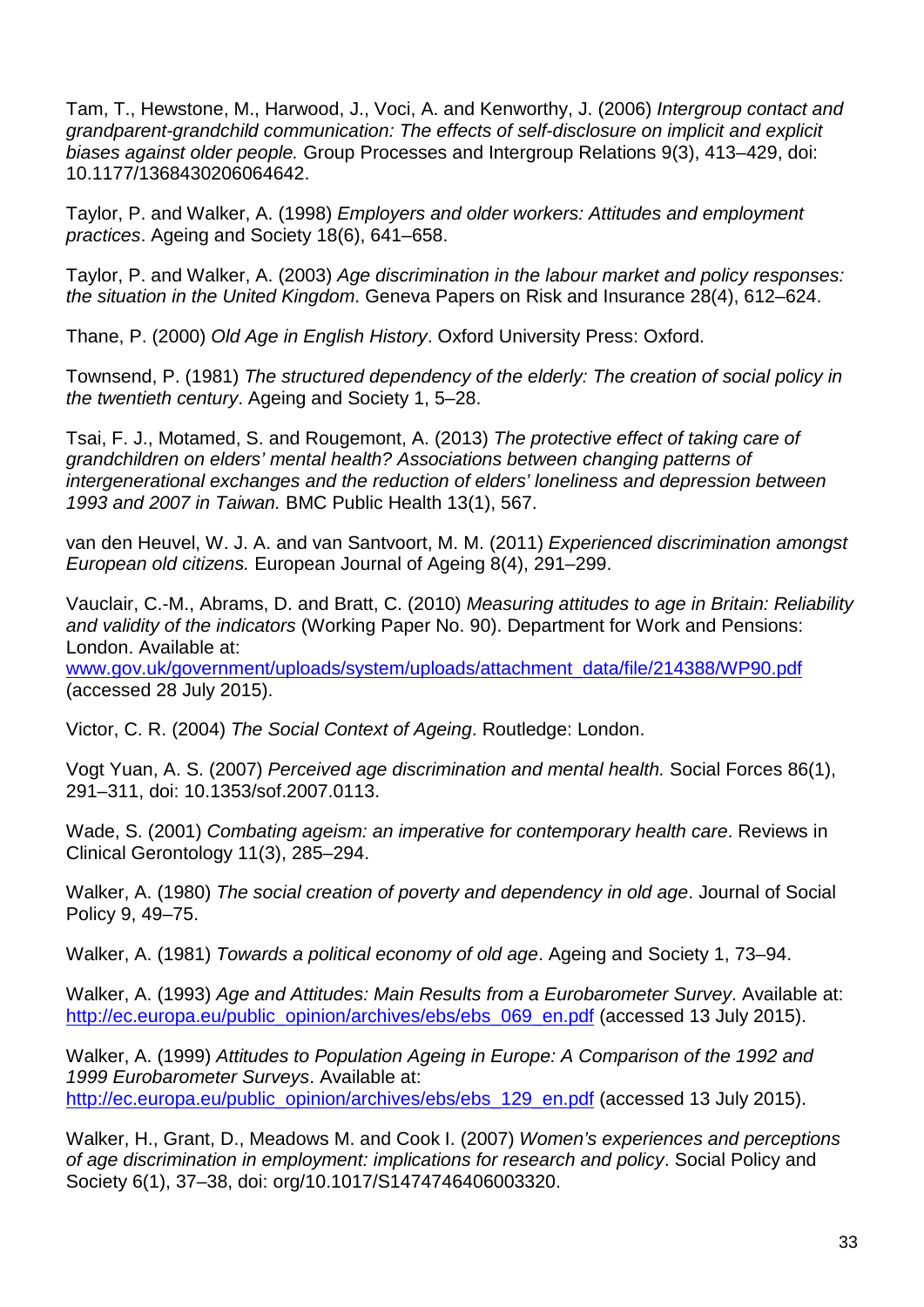White, C., Morrell, G., Luke, C. and Young, P. (2012) *Serving all ages: The views of the audience and experts*. NatCen Social Research: London. Available at: [www.natcen.ac.uk/media/25658/serving-all-ages.pdf](http://www.natcen.ac.uk/media/25658/serving-all-ages.pdf) (accessed 13 July 2015).

Willetts, D. (2010) *The Pinch: How the Baby Boomers took their Children's Future – and Why They Should Give it Back*. Atlantic Books: London.

Williams, D., Bennett, K. and Feely, J. (2003) *Evidence for an age and gender bias in the secondary prevention of ischaemic heart disease in primary care*. British Journal of Clinical Pharmacology 55(6), 604–608.

World Health Organization (2014) World Health Statistics 2014. WHO: Geneva. Available at: [http://apps.who.int/iris/bitstream/10665/112738/1/9789240692671\\_eng.pdf?ua=1](http://apps.who.int/iris/bitstream/10665/112738/1/9789240692671_eng.pdf?ua=1) (accessed 13 July 2015).

Wright, S. C., Aron, A., McLaughlin-Volpe, T. and Ropp, S. A. (1997) *The extended contact effect: Knowledge of cross-group friendships and prejudice.* Journal of Personality and Social Psychology 73(1), 73–90, doi: 10.1037/0022-3514.73.1.73

Wu, Z. H. and Rudkin, L. (2000) *Social contact, socioeconomic status, and the health status of older Malaysians.* The Gerontologist 40(2), 228–234.